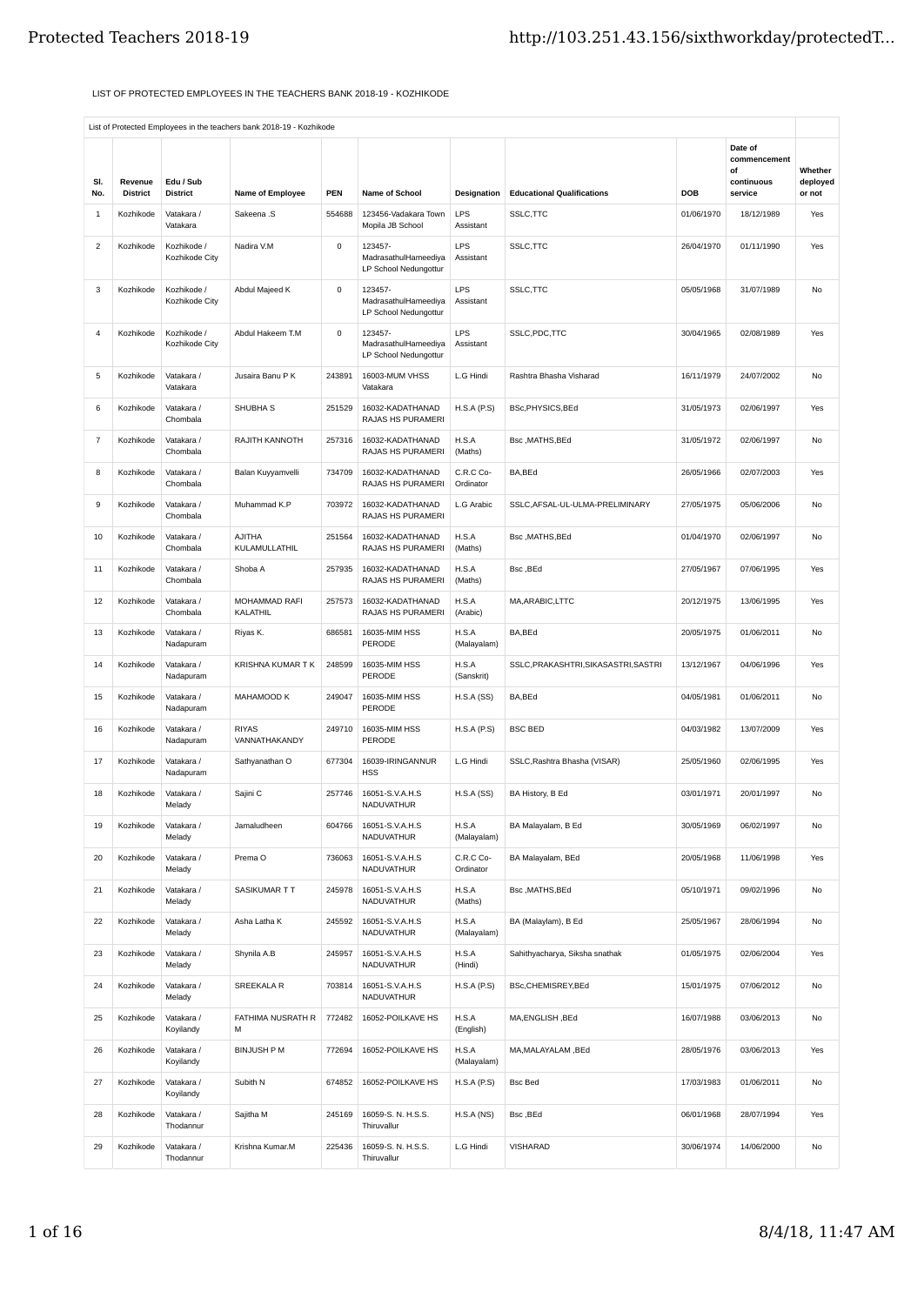|            |                            |                              | List of Protected Employees in the teachers bank 2018-19 - Kozhikode |             |                                            |                                                          |                                                                                     |            |                                                        |                               |
|------------|----------------------------|------------------------------|----------------------------------------------------------------------|-------------|--------------------------------------------|----------------------------------------------------------|-------------------------------------------------------------------------------------|------------|--------------------------------------------------------|-------------------------------|
| SI.<br>No. | Revenue<br><b>District</b> | Edu / Sub<br><b>District</b> | Name of Employee                                                     | PEN         | Name of School                             | <b>Designation</b>                                       | <b>Educational Qualifications</b>                                                   | <b>DOB</b> | Date of<br>commencement<br>οf<br>continuous<br>service | Whether<br>deployed<br>or not |
| 30         | Kozhikode                  | Vatakara /<br>Thodannur      | THANKAM P                                                            | $\mathbf 0$ | 16059-S. N. H.S.S.<br>Thiruvallur          | Sewing<br>Teacher<br>$(H.S -$<br>Package)                | SSLC, KGTE,                                                                         | 30/05/1974 | 03/08/1998                                             | No                            |
| 31         | Kozhikode                  | Vatakara /<br>Thodannur      | Abdul Samad P                                                        | 688918      | 16060-Rahmaniya H S<br>Ayancheri           | H.S.A<br>(English)                                       | BA English, B Ed                                                                    | 18/05/1988 | 03/12/2012                                             | No                            |
| 32         | Kozhikode                  | Vatakara /<br>Kunnummal      | Mujeeburahman                                                        | 225425      | 16062-KPES HIGH<br>SCHOOL KAYAKKODY        | H.S.A(SS)                                                | BA Politics, B Ed                                                                   | 25/04/1968 | 09/06/1993                                             | Yes                           |
| 33         | Kozhikode                  | Vatakara /<br>Kunnummal      | MANOHARAN P                                                          | 225802      | 16062-KPES HIGH<br>SCHOOL KAYAKKODY        | H.S.A<br>(Maths)                                         | Bsc, BEd                                                                            | 20/07/1963 | 05/06/2002                                             | No                            |
| 34         | Kozhikode                  | Vatakara /<br>Kunnummal      | Sumathi                                                              | 250043      | 16064-RNMHS<br><b>NARIPATTA</b>            | C.R.C Co-<br>Ordinator                                   | Rashtrabhasha praveen, shiksha snathak                                              | 29/05/1964 | 17/07/2000                                             | Yes                           |
| 35         | Kozhikode                  | Vatakara /<br>Kunnummal      | MARIYAM T K                                                          | 250235      | 16073-VELOM HS<br>CHERAPURAM               | H.S.A(NS)                                                | <b>BSC BED</b>                                                                      | 20/05/1977 | 15/09/2004                                             | No                            |
| 36         | Kozhikode                  | Vatakara /<br>Chombala       | Shibu K.T.K                                                          | 0           | 16206-KARAKKAD<br>LPS                      | C.R.C Co-<br>Ordinator                                   | SSLC, Plus Two. TTC                                                                 | 31/03/1987 | 17/12/2007                                             | Yes                           |
| 37         | Kozhikode                  | Vatakara /<br>Chombala       | Manjula M                                                            | 679248      | 16218-ONCHIYAM<br><b>DHARMA LPS</b>        | Sewing<br>Teacher<br>$(U.P -$<br>Package)                | SSLC, PDC, B.A, KGTE Lower and Higher                                               | 30/05/1971 | 25/08/2012                                             | No                            |
| 38         | Kozhikode                  | Vatakara /<br>Chombala       | Preethi K.K                                                          | 673294      | 16231-EDACHERI<br><b>MLPS</b>              | Sewing<br>Teacher<br>$(U.P -$<br>Package)                | SSLC, KGTE Lower and Higher                                                         | 18/05/1980 | 25/08/2012                                             | No                            |
| 39         | Kozhikode                  | Vatakara /<br>Chombala       | Abdul Latheef T                                                      | 548675      | 16235-ERAMALA<br><b>CENTRAL LPS</b>        | L.G Arabic<br>(PT)                                       | SSLC, PDC, Afzal-Ul-Ulama Entrance                                                  | 20/05/1967 | 01/06/1992                                             | No                            |
| 40         | Kozhikode                  | Vatakara /<br>Chombala       | Prabeesh K                                                           | 570143      | 16241-<br>VELLIKKULANGARA<br><b>LPS</b>    | LPS<br>Assistant                                         | SSLC, B.A, TTC                                                                      | 30/05/1982 | 02/06/2004                                             | Yes                           |
| 41         | Kozhikode                  | Vatakara /<br>Chombala       | Shobhana T.V                                                         | 678376      | 16242-URALUNGAL<br>VIDYAVILASAM LPS        | Sewing<br>Teacher<br>$(U.P -$<br>Package)                | SSLC, Tailoring Higher, Embroidering Higher,<br>Needle Work and Dress Making Higher | 28/05/1966 | 25/08/2012                                             | No                            |
| 42         | Kozhikode                  | Vatakara /<br>Chombala       | Mini E.M                                                             | 684048      | 16254-<br>VAIKKILASSERY UPS                | Sewing<br>Teacher<br>$(U.P -$<br>Package)                | SSLC, Plus Two, TGMT Higher                                                         | 10/05/1984 | 02/06/2004                                             | No                            |
| 43         | Kozhikode                  | Vatakara /<br>Chombala       | Deepa Rajendran                                                      | 678250      | 16255-AZHIYOOR<br><b>EAST UPS</b>          | Physical<br>Education<br>Teacher<br>$(U.P -$<br>Package) | SSLC, Plus Two, CP.Ed                                                               | 23/11/1983 | 25/08/2012                                             | No                            |
| 44         | Kozhikode                  | Vatakara /<br>Chombala       | Rajeevan<br>Ponnamkandy                                              | 677720      | 16257-KALLAMALA<br><b>UPS</b>              | Drawing<br>Teacher<br>$(U.P -$<br>Package)               | SSLC, KGCE Fine Arts                                                                | 16/05/1972 | 25/08/2012                                             | No                            |
| 45         | Kozhikode                  | Vatakara /<br>Chombala       | Shyama K.P                                                           | 567951      | 16260-EDACHERI<br>NORTH UPS                | L.G Hindi                                                | SSLC, PDC, Rashtra Bhasha Visarad                                                   | 10/05/1968 | 23/09/1996                                             | No                            |
| 46         | Kozhikode                  | Vatakara /<br>Chombala       | Anu.P                                                                | 670211      | 16262-ORKKATTERI<br>NORTH UPS              | LPS<br>Assistant                                         | SSLC, Plus Two, TTC                                                                 | 30/04/1985 | 02/06/2008                                             | No                            |
| 47         | Kozhikode                  | Vatakara /<br>Chombala       | Praseetha K.P                                                        | 663062      | 16263-MUPS<br><b>ORKKATTERI</b>            | Sewing<br>Teacher<br>$(U.P -$<br>Package)                | SSLC, KGTE Lower and Higher                                                         | 18/05/1971 | 25/08/2012                                             | No                            |
| 48         | Kozhikode                  | Vatakara /<br>Chombala       | Sujith Kumar M                                                       | 673249      | 16264-<br>THATTOLIKKARA UPS                | Physical<br>Education<br>Teacher<br>$(U.P -$<br>Package) | SSLC, PDC, CP.Ed                                                                    | 25/05/1977 | 25/08/2012                                             | No                            |
| 49         | Kozhikode                  | Vatakara /<br>Koyilandy      | Riyas E.K                                                            | 551661      | 16315-EDAKKULAM<br>VIDYA THARANGINI<br>LPS | L.G Arabic                                               | SSLC, AFSAL UL ULAMA (Preliminary)                                                  | 10/04/1977 | 26/07/1999                                             | No                            |
| 50         | Kozhikode                  | Vatakara /<br>Koyilandy      | Abdul Latheef P.P                                                    | 538867      | 16322-KOLATHUR<br><b>KVLPS</b>             | L.G Arabic                                               | SSLC, AFSAL UL ULAMA- ENTRANCE                                                      | 18/05/1974 | 30/07/1996                                             | No                            |
| 51         | Kozhikode                  | Vatakara /<br>Koyilandy      | Siddique A.K                                                         | 539824      | 16324-KUNNATHARA<br><b>MLPS</b>            | L.G Arabic                                               | PDC, AFSAL UL ULAMA ENTRANCE                                                        | 01/06/1968 | 02/08/1999                                             | No                            |
| 52         | Kozhikode                  | Vatakara /<br>Koyilandy      | Shaju K                                                              | 531994      | 16335-<br>KAKKANCHERY ALPS                 | <b>LPS</b><br>Assistant                                  | PDC, TTC                                                                            | 20/05/1977 | 21/02/2005                                             | No                            |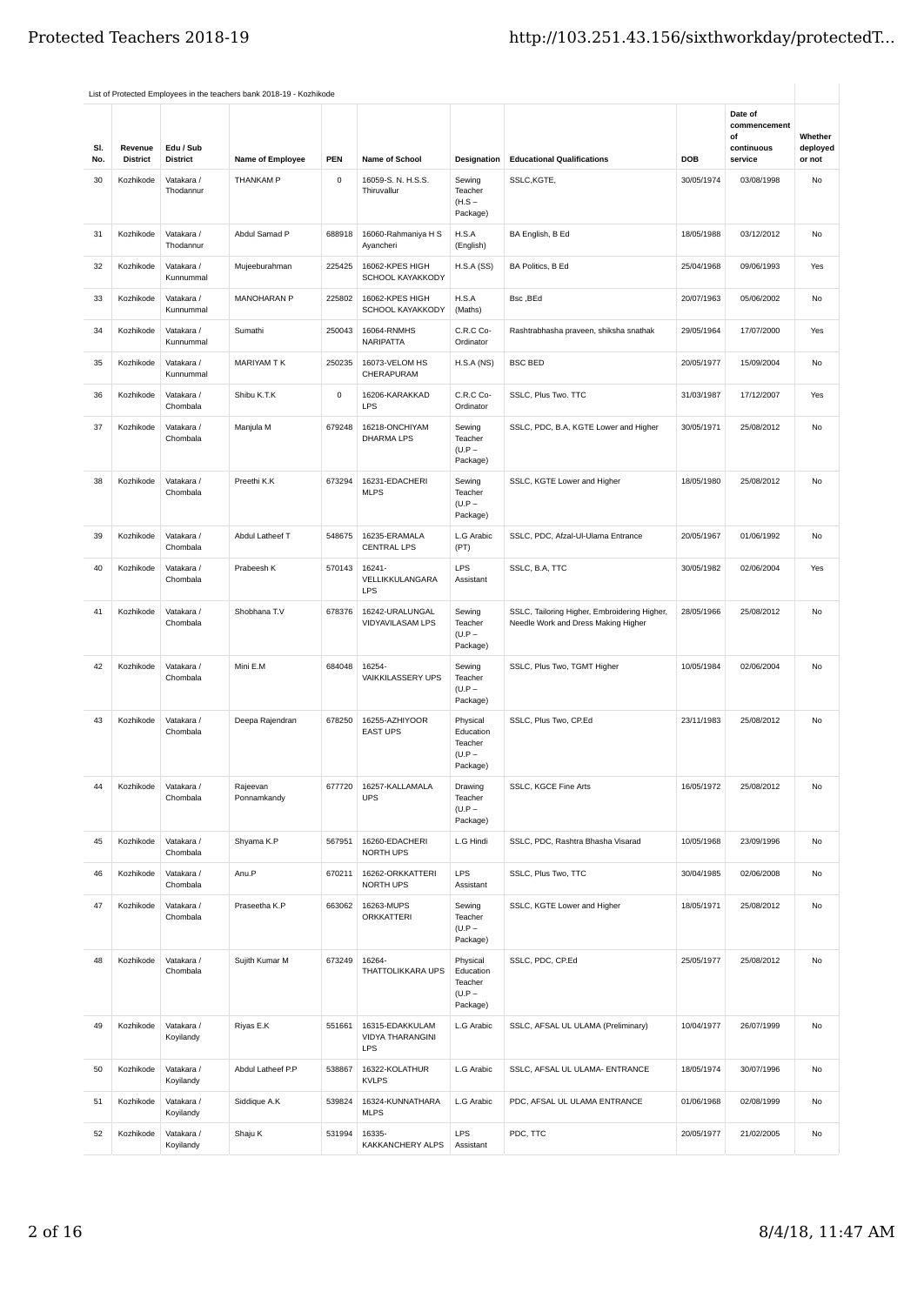| SI.<br>No. | Revenue<br><b>District</b> | Edu / Sub<br><b>District</b> | Name of Employee    | PEN    | <b>Name of School</b>                      | Designation                                              | <b>Educational Qualifications</b>       | DOB        | Date of<br>commencement<br>οf<br>continuous<br>service | Whether<br>deployed<br>or not |
|------------|----------------------------|------------------------------|---------------------|--------|--------------------------------------------|----------------------------------------------------------|-----------------------------------------|------------|--------------------------------------------------------|-------------------------------|
| 53         | Kozhikode                  | Vatakara /<br>Koyilandy      | Shahul Hameed P     | 532042 | 16335-<br>KAKKANCHERY ALPS                 | L.G Arabic                                               | SSLC, AFSAL UL ULAMA- ENTRANCE          | 01/01/1970 | 01/08/1996                                             | No                            |
| 54         | Kozhikode                  | Vatakara /<br>Koyilandy      | Smitha <sub>T</sub> | 734224 | 16335-<br>KAKKANCHERY ALPS                 | C.R.C Co-<br>Ordinator                                   | BA,TTC                                  | 28/05/1983 | 13/07/2012                                             | No                            |
| 55         | Kozhikode                  | Vatakara /<br>Koyilandy      | Suresh Babu M       | 671470 | 16344-ARIKKULAM<br><b>UPS</b>              | Physical<br>Education<br>Teacher<br>$(U.P -$<br>Package) | PDC, CPEd                               | 01/06/1972 | 01/03/2013                                             | No                            |
| 56         | Kozhikode                  | Vatakara /<br>Koyilandy      | Vijitha T           | 734693 | 16346-<br>CHEMANCHERY<br><b>EAST UPS</b>   | C.R.C Co-<br>Ordinator                                   | BA SANSKRIT, B.Ed                       | 01/06/1968 | 28/06/2012                                             | No                            |
| 57         | Kozhikode                  | Vatakara /<br>Koyilandy      | Shaina B.K          | 554486 | 16347-<br>CHEMANCHERY<br>KOLAKKAD UPS      | L.G Urdu                                                 | VHSE, ABID-I-FAZIL                      | 30/05/1981 | 03/01/2000                                             | No                            |
| 58         | Kozhikode                  | Vatakara /<br>Koyilandy      | Abdul Basheer K     | 537483 | 16348-<br>CHENGOTTUKAVE<br><b>EAST UPS</b> | L.G Arabic                                               | SSLC, AFSAL UL ULAMA- ENTRANCE          | 25/05/1964 | 03/10/1994                                             | No                            |
| 59         | Kozhikode                  | Vatakara /<br>Koyilandy      | Soumya N.M          | 673571 | 16349-CHELIYA UPS                          | LPS<br>Assistant                                         | PLUS TWO, TTC                           | 04/04/1986 | 01/06/2011                                             | Yes                           |
| 60         | Kozhikode                  | Vatakara /<br>Koyilandy      | Bindu B.N           | 550604 | 16349-CHELIYA UPS                          | L.G Urdu<br>(PT)                                         | BA, ABID-I-FAZIL                        | 02/01/1978 | 01/06/2005                                             | No                            |
| 61         | Kozhikode                  | Vatakara /<br>Koyilandy      | Sumangala N.L       | 673572 | 16349-CHELIYA UPS                          | <b>L.G Sanskrit</b><br>(PT)                              | SSLC, Sanskrit Teacher's Exam           | 02/05/1980 | 01/06/2010                                             | No                            |
| 62         | Kozhikode                  | Vatakara /<br>Koyilandy      | Anilkumar N.E       | 524482 | 16352-KURUVANGAD<br><b>CNETRAL UPS</b>     | L.G Hindi                                                | SSLC, LTTC                              | 23/05/1970 | 01/12/1993                                             | No                            |
| 63         | Kozhikode                  | Vatakara /<br>Koyilandy      | Pathumma P.P        | 511319 | 16354-KAVUMVATTAM<br><b>UPS</b>            | L.G Arabic                                               | SSLC, AFSAL UL ULAMA- ENTRANCE          | 25/07/1963 | 27/07/1981                                             | No                            |
| 64         | Kozhikode                  | Vatakara /<br>Koyilandy      | Linda N             | 541368 | 16355-K.K.KIDAVE<br>MEMORIAL UPS.          | LPS<br>Assistant                                         | HSE, TTC                                | 07/07/1992 | 03/06/2013                                             | Yes                           |
| 65         | Kozhikode                  | Vatakara /<br>Koyilandy      | Bashitha N.D        | 784269 | 16355-K.K.KIDAVE<br>MEMORIAL UPS.          | LPS<br>Assistant                                         | PDC, TTC                                | 21/05/1980 | 23/01/2006                                             | No                            |
| 66         | Kozhikode                  | Vatakara /<br>Koyilandy      | Remya P M           | 541295 | 16355-K.K.KIDAVE<br>MEMORIAL UPS.          | UPSA (HTV)                                               | PDC, TTC                                | 05/09/1980 | 26/07/2005                                             | Yes                           |
| 67         | Kozhikode                  | Vatakara /<br>Koyilandy      | Shameer E.K         | 564655 | 16356-EDAKKARA<br>KOLAKKAD UPS             | L.G Arabic                                               | SSLC, AFSAL UL ULAMA- ENTRANCE          | 05/05/1980 | 02/06/2003                                             | No                            |
| 68         | Kozhikode                  | Vatakara /<br>Koyilandy      | Salila P.P          | 519366 | 16358-PANTHALAYANI<br><b>UPS</b>           | <b>LPS</b><br>Assistant                                  | PDC, TTC                                | 25/05/1965 | 29/07/1993                                             | No                            |
| 69         | Kozhikode                  | Vatakara /<br>Koyilandy      | Geetha Nadukkandy   | 519354 | 16358-PANTHALAYANI<br><b>UPS</b>           | LPS<br>Assistant                                         | PDC, TTC                                | 20/05/1965 | 29/07/1991                                             | Yes                           |
| 70         | Kozhikode                  | Vatakara /<br>Kunnummal      | Mammy M             | 561671 | 16414-LPS<br>NARIPATTA SOUTH               | L.G Arabic                                               | SSLC, Afzal ul Ulama                    | 02/05/1970 | 15/07/1992                                             | No                            |
| 71         | Kozhikode                  | Vatakara /<br>Kunnummal      | Fathima C.K         | 573826 | 16431-MDLPS VELOM                          | L.G Arabic                                               | SSLC, AFZAL UL UALAMA PRELIMINARY       | 04/10/1970 | 17/10/1992                                             | No                            |
| 72         | Kozhikode                  | Vatakara /<br>Kunnummal      | Smitha <sub>C</sub> | 567455 | 16452-LPS<br><b>AVADUKKA</b>               | LPSA (HTV)                                               | Plus TWO, TTC                           | 30/05/1983 | 05/06/2006                                             | Yes                           |
| 73         | Kozhikode                  | Vatakara /<br>Kunnummal      | Rasheeda P          | 567483 | 16452-LPS<br>AVADUKKA                      | LPS<br>Assistant                                         | SSLC, TTC                               | 10/01/1972 | 07/06/2001                                             | Yes                           |
| 74         | Kozhikode                  | Vatakara /<br>Kunnummal      | Prazeena A          | 586777 | 16460-UPS<br>CHANGARAMKULAM                | L.G Sanskrit                                             | Plus 2, Sanskrit Exam.                  | 02/02/1983 | 01/06/2005                                             | No                            |
| 75         | Kozhikode                  | Vatakara /<br>Kunnummal      | VENUGOPALAN K.P     | 551905 | 16463-UPS<br><b>NARIPPATTA</b>             | L.G Hindi                                                | <b>SSLC, RB PRAVEEN</b>                 | 23/05/1964 | 05/06/2002                                             | No                            |
| 76         | Kozhikode                  | Vatakara /<br>Kunnummal      | Sasidharan EK       | 662591 | 16464-UPS<br>CHEEKKONNU                    | Physical<br>Education<br>Teacher<br>$(U.P -$<br>Package) | SSLC,CPED                               | 02/05/1971 | 25/08/2012                                             | No                            |
| 77         | Kozhikode                  | Vatakara /<br>Kunnummal      | Yousaf M.K          | 564446 | 16464-UPS<br>CHEEKKONNU                    | L.G Arabic                                               | PDC, Afzal ul Ulama                     | 10/03/1967 | 05/06/2000                                             | Yes                           |
| 78         | Kozhikode                  | Vatakara /<br>Kunnummal      | Krishnasai          | 671948 | 16471-UPS<br>PATHIRAPPATTA                 | Sewing<br>Teacher<br>$(U.P -$<br>Package)                | SSLC, PDC, Diploma in Fashion Designing | 18/04/1981 | 01/03/2013                                             | No                            |
| 79         | Kozhikode                  | Vatakara /<br>Kunnummal      | Preetha N.M         | 738427 | 16472-MIUPS<br>KUTTIADI                    | L.G Hindi                                                | SSLC,RB-PRAVEEN                         | 15/04/1970 | 06/06/2002                                             | No                            |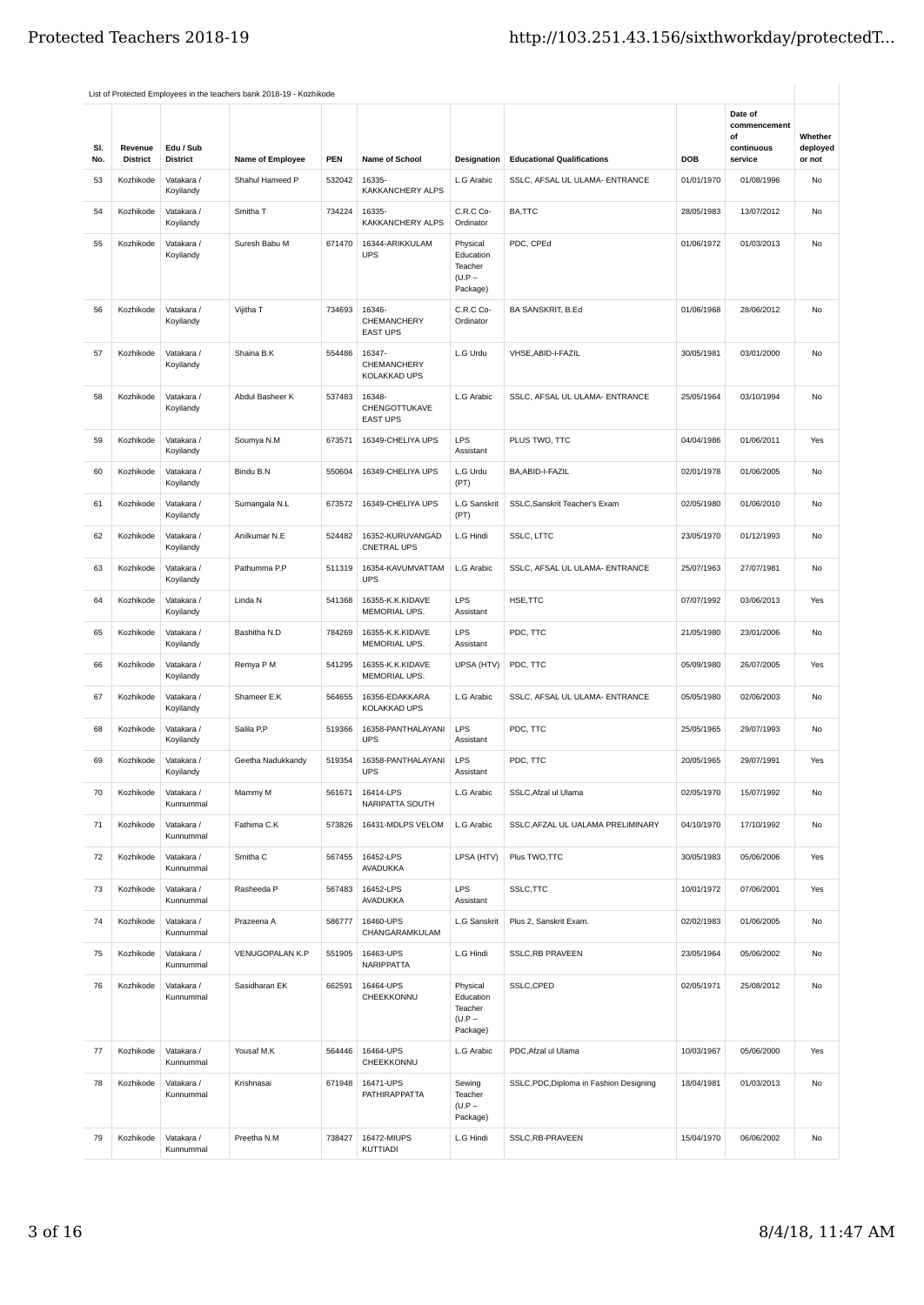| SI. | Revenue         | Edu / Sub               |                              |             |                                                    |                                                          |                                     |            | Date of<br>commencement<br>of<br>continuous | Whether<br>deployed |
|-----|-----------------|-------------------------|------------------------------|-------------|----------------------------------------------------|----------------------------------------------------------|-------------------------------------|------------|---------------------------------------------|---------------------|
| No. | <b>District</b> | <b>District</b>         | Name of Employee             | <b>PEN</b>  | Name of School                                     | Designation                                              | <b>Educational Qualifications</b>   | DOB        | service                                     | or not              |
| 80  | Kozhikode       | Vatakara /<br>Kunnummal | Shaji                        | 665302      | 16473-UPS<br>NADUPOYIL                             | Physical<br>Education<br>Teacher<br>$(U.P -$<br>Package) | CPED                                | 31/05/1986 | 26/02/2013                                  | No                  |
| 81  | Kozhikode       | Vatakara /<br>Kunnummal | Jasla JS                     | 690269      | 16476-MAMUPS<br><b>ADUKKATH</b>                    | <b>UPS</b><br>Assistant                                  | Bsc, Bed                            | 31/05/1986 | 01/06/2011                                  | Yes                 |
| 82  | Kozhikode       | Vatakara /<br>Melady    | Nisha K.J                    | 710680      | 16522-MEPPAYUR<br>NORTH M.L.P<br><b>SCHOOL</b>     | Sewing<br>Teacher<br>$(U.P -$<br>Package)                | SSLC, TGMT                          | 30/01/1977 | 25/08/2012                                  | No                  |
| 83  | Kozhikode       | Vatakara /<br>Melady    | Shahida A.K                  | $\mathbf 0$ | 16532-PALLIKKARA<br>CENTRAL. L.P<br><b>SCHOOL</b>  | C.R.C Co-<br>Ordinator                                   | <b>SSLC PDC TTC</b>                 | 23/05/1974 | 01/06/1999                                  | Yes                 |
| 84  | Kozhikode       | Vatakara /<br>Melady    | Jasmin C                     | $\mathsf 0$ | 16537-PAYYOLI<br>SOUTH M.L.P<br>SCHOOL             | C.R.C Co-<br>Ordinator                                   | SSLC, Afsal- Ul - Uluma Preliminary | 21/05/1983 | 05/06/2006                                  | Yes                 |
| 85  | Kozhikode       | Vatakara /<br>Melady    | Sreeja . M                   | 566941      | 16537-PAYYOLI<br>SOUTH M.L.P<br><b>SCHOOL</b>      | C.R.C Co-<br>Ordinator                                   | <b>SSLC PDC TTC</b>                 | 16/05/1971 | 01/06/1998                                  | Yes                 |
| 86  | Kozhikode       | Vatakara /<br>Melady    | Sasikala .C                  | 788179      | 16538-PURAKKAD<br>M.L.P SCHOOL                     | C.R.C Co-<br>Ordinator                                   | <b>SSLC PDC TTC</b>                 | 04/05/1973 | 24/06/2002                                  | Yes                 |
| 87  | Kozhikode       | Vatakara /<br>Melady    | Thenseera Mannil             | $\mathsf 0$ | 16538-PURAKKAD<br>M.L.P SCHOOL                     | C.R.C Co-<br>Ordinator                                   | SSLC, TTC                           | 13/05/1981 | 09/06/2003                                  | Yes                 |
| 88  | Kozhikode       | Vatakara /<br>Melady    | Beena T.K                    | 565797      | 16551-AVALA<br>KUTTOTH L.P<br>SCHOOL               | LPSA (HTV)                                               | SSLC, PDC, TTC                      | 14/05/1970 | 01/07/2002                                  | Yes                 |
| 89  | Kozhikode       | Vatakara /<br>Melady    | Faseena N                    | 735764      | 16551-AVALA<br>KUTTOTH L.P<br><b>SCHOOL</b>        | C.R.C Co-<br>Ordinator                                   | SSLC, VHSE, TTC                     | 27/05/1988 | 18/12/2007                                  | Yes                 |
| 90  | Kozhikode       | Vatakara /<br>Melady    | Bineesh V.P                  | 735758      | 16554-AYANIKKAD<br>WEST U.P SCHOOL                 | C.R.C Co-<br>Ordinator                                   | SSLC, Rashtrabhasha Vsarad          | 17/05/1980 | 09/06/2003                                  | Yes                 |
| 91  | Kozhikode       | Vatakara /<br>Melady    | Sajitha K.K                  | 687169      | 16554-AYANIKKAD<br>WEST U.P SCHOOL                 | Music<br>Teacher<br>$(U.P -$<br>Package)                 | SSLC ,Sangeetha Vidushi             | 03/07/1980 | 25/08/2012                                  | No                  |
| 92  | Kozhikode       | Vatakara /<br>Melady    | Rajan T.P                    | $\mathbf 0$ | 16555-AYYAPPAN<br>KAVU U.P SCHOOL                  | Craft<br>Teacher<br>(U.P)                                | PDC, Book Binding                   | 13/05/1964 | 20/06/1990                                  | Yes                 |
| 93  | Kozhikode       | Vatakara /<br>Melady    | Beena T.K                    | 551576      | 16559-GOKHALE U.P<br><b>SCHOOL MUDADI</b>          | <b>L.G Sanskrit</b>                                      | <b>SSLC BA BEd</b>                  | 01/04/1972 | 19/07/1999                                  | No                  |
| 94  | Kozhikode       | Vatakara /<br>Melady    | Sheena V                     | 551803      | 16560-IRINGATH U.P<br><b>SCHOOL</b>                |                                                          | UPSA (HTV) SSLC, BA. Bed.           | 13/05/1978 | 05/06/2006                                  | Yes                 |
| 95  | Kozhikode       | Vatakara /<br>Melady    | Beena.K                      | 552159      | 16560-IRINGATH U.P<br><b>SCHOOL</b>                | UPSA (HTV)                                               | SSLC, BA. Bed.                      | 02/04/1977 | 20/07/2006                                  | Yes                 |
| 96  | Kozhikode       | Vatakara /<br>Melady    | Sajitha C.T                  | 550105      | 16560-IRINGATH U.P<br><b>SCHOOL</b>                | UPSA (HTV)                                               | SSLC, BA. Bed.                      | 14/01/1978 | 01/06/2011                                  | Yes                 |
| 97  | Kozhikode       | Vatakara /<br>Melady    | Muhammed Riyas A.K           | 692051      | 16560-IRINGATH U.P<br><b>SCHOOL</b>                | UPSA (HTV)                                               | SSLC, HSE, TTC                      | 03/03/1988 | 12/03/2012                                  | Yes                 |
| 98  | Kozhikode       | Vatakara /<br>Melady    | Satheesh Babu G.T            | 679061      | 16560-IRINGATH U.P<br><b>SCHOOL</b>                | L.G Hindi                                                | SSLC, Rashtrabhasha Visarad         | 15/02/1977 | 01/06/2010                                  | No                  |
| 99  | Kozhikode       | Vatakara /<br>Melady    | Sandhya .P                   | 551790      | 16560-IRINGATH U.P<br>SCHOOL                       | UPSA (HTV)                                               | <b>SSLC BSc BEd</b>                 | 24/11/1977 | 22/02/2006                                  | Yes                 |
| 100 | Kozhikode       | Vatakara /<br>Melady    | Shyni Iyyam Kutti<br>Kuniyil | 675180      | 16561-K.G.M.S U.P<br><b>SCHOOL</b><br>KOZHUKKALLUR | Physical<br>Education<br>Teacher<br>$(U.P -$<br>Package) | SSLC, BPEd.                         | 08/05/1982 | 01/03/2013                                  | No                  |
| 101 | Kozhikode       | Vatakara /<br>Melady    | Sheeja Rani                  | 688225      | 16562-KANNOTH U.P<br>SCHOOL                        | Sewing<br>Teacher<br>$(U.P -$<br>Package)                | SSLC, NCVT, KGTE Higher             | 03/03/1973 | 23/08/2012                                  | No                  |
| 102 | Kozhikode       | Vatakara /<br>Melady    | Sheeba P.T                   | 586146      | 16562-KANNOTH U.P<br><b>SCHOOL</b>                 | L.G Hindi                                                | SSLC, Hindi Praveen                 | 10/03/1968 | 15/07/1991                                  | No                  |
| 103 | Kozhikode       | Vatakara /<br>Melady    | Sindhu M.K                   | 566884      | 16565-MUCHUKUNNU<br>U.P SCHOOL                     | <b>UPS</b><br>Assistant                                  | SSLC, BA. Bed.                      | 25/05/1970 | 15/07/1993                                  | Yes                 |
| 104 | Kozhikode       | Vatakara /<br>Melady    | Padmanabhan .C.K             | 566971      | 16565-MUCHUKUNNU<br>U.P SCHOOL                     | LPSA (HTV)                                               | SSLC, TTC                           | 01/06/1964 | 15/07/1999                                  | Yes                 |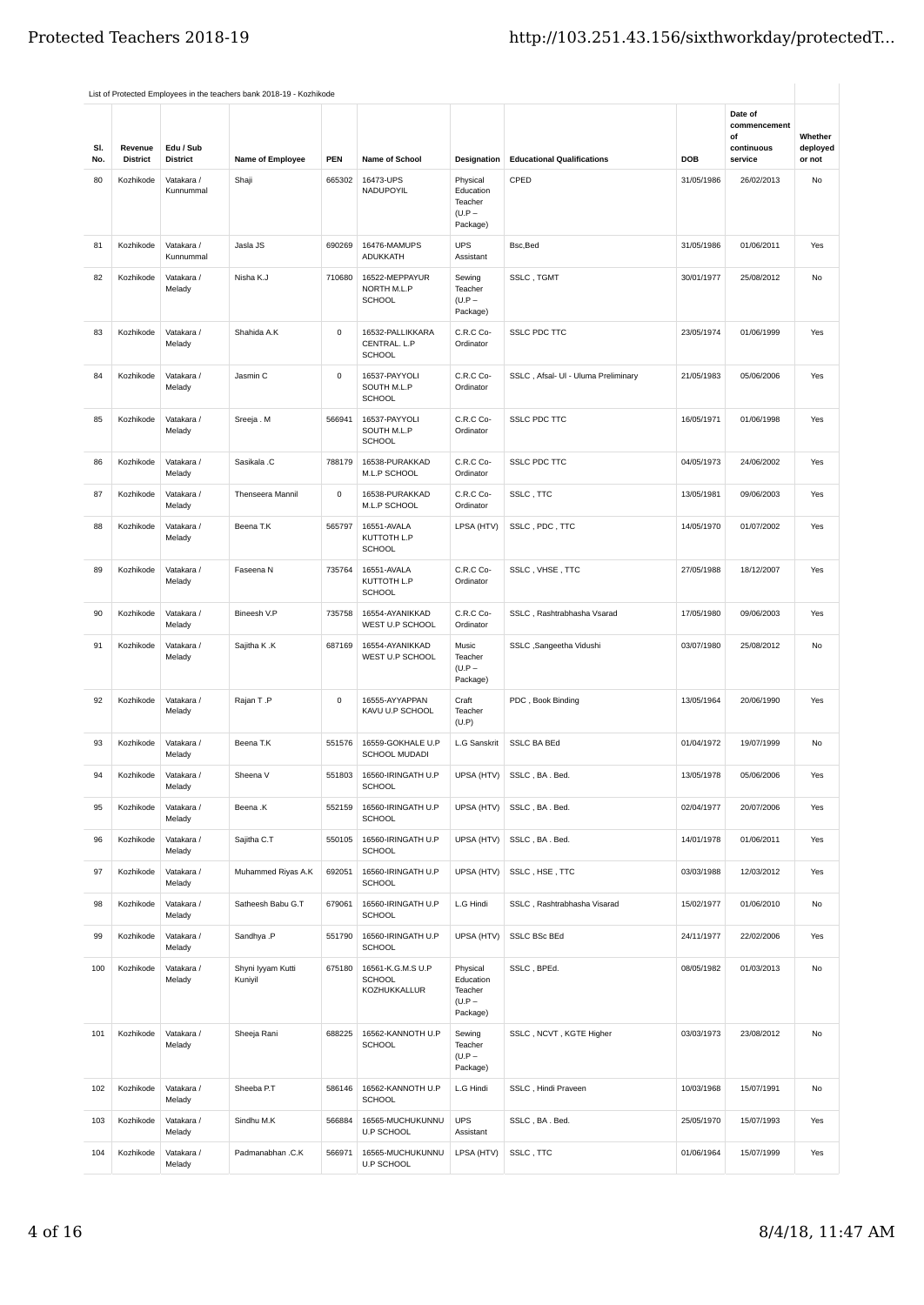|            |                            |                                   | List of Protected Employees in the teachers bank 2018-19 - Kozhikode |             |                                                     |                                                          |                                   |            |                                                        |                               |
|------------|----------------------------|-----------------------------------|----------------------------------------------------------------------|-------------|-----------------------------------------------------|----------------------------------------------------------|-----------------------------------|------------|--------------------------------------------------------|-------------------------------|
| SI.<br>No. | Revenue<br><b>District</b> | Edu / Sub<br><b>District</b>      | Name of Employee                                                     | PEN         | Name of School                                      | Designation                                              | <b>Educational Qualifications</b> | <b>DOB</b> | Date of<br>commencement<br>οf<br>continuous<br>service | Whether<br>deployed<br>or not |
| 105        | Kozhikode                  | Vatakara /                        | Sheeba Chittarikkal                                                  | $\mathsf 0$ | 16565-MUCHUKUNNU                                    | C.R.C Co-                                                | SSLC, BA. Bed.                    | 21/05/1974 | 20/07/2001                                             | Yes                           |
|            |                            | Melady                            |                                                                      |             | <b>U.P SCHOOL</b>                                   | Ordinator                                                |                                   |            |                                                        |                               |
| 106        | Kozhikode                  | Vatakara /<br>Melady              | Bindu O                                                              | 0           | 16565-MUCHUKUNNU<br><b>U.P SCHOOL</b>               | C.R.C Co-<br>Ordinator                                   | SSLC, BA. Bed.                    | 04/12/1974 | 14/06/2000                                             | Yes                           |
| 107        | Kozhikode                  | Vatakara /<br>Melady              | Syamala P.K                                                          | 543197      | 16566-MUYIPPOTH<br>M.U.P SCHOOL                     | LPSA (HTV)                                               | SSLC, BSc. Bed.                   | 30/05/1964 | 11/12/1991                                             | Yes                           |
| 108        | Kozhikode                  | Vatakara /<br>Melady              | Saritha K.R                                                          | 525692      | 16567-<br>NAMBRATHKARA U.P<br>SCHOOL                | Sewing<br>Teacher<br>(U.P)                               | Tailoring and Garment Making      | 30/05/1964 | 15/07/1987                                             | Yes                           |
| 109        | Kozhikode                  | Vatakara /<br>Melady              | Ayisha Nusrath                                                       | 710485      | 16573-VILAYATUR<br>ELAMPILAD M.U.P<br><b>SCHOOL</b> | Sewing<br>Teacher<br>$(U.P -$<br>Package)                | SSLC, ITC                         | 31/05/1988 | 27/08/2012                                             | No                            |
| 110        | Kozhikode                  | Vatakara /<br>Melady              | Abhilash B.K                                                         | 680046      | 16576-KEEZHPAYUR<br>A.U.P SCHOOL                    | Physical<br>Education<br>Teacher<br>$(U.P -$<br>Package) | SSLC, PDC, CPEd.                  | 04/04/1979 | 25/08/2012                                             | No                            |
| 111        | Kozhikode                  | Vatakara /<br>Nadapuram           | Fousiya K.K                                                          | 569415      | 16632-NARIKKATTERI<br><b>LVLPS</b>                  | L.G Arabic<br>(PT)                                       | SSLC, ORIENTAL ARABIC             | 10/04/1986 | 15/06/2005                                             | No                            |
| 112        | Kozhikode                  | Vatakara /<br>Nadapuram           | Rasheedha Beevi V                                                    | 549510      | 16633-<br>NEDUMPARAMBA<br>LPS                       | L.G Arabic                                               | SSLC, AFSAL-UL-ULUMA              | 20/07/1962 | 15/06/1983                                             | Yes                           |
| 113        | Kozhikode                  | Vatakara /<br>Nadapuram           | Abdul Rehiman EV                                                     | 571276      | 16641-VALAYAM<br>NORTH LPS                          | L.G Arabic                                               | AFSAL-UL-ULUMA                    | 03/01/1965 | 15/07/2005                                             | Yes                           |
| 114        | Kozhikode                  | Vatakara /<br>Nadapuram           | Sheeja.C.V                                                           | 570345      | 16644-VELLUR<br>NORTH LPS                           | LPSA (HTV)                                               | <b>BA-TTC</b>                     | 07/03/1975 | 05/06/2002                                             | Yes                           |
| 115        | Kozhikode                  | Vatakara /<br>Nadapuram           | Bijesh V.M                                                           | 570362      | 16644-VELLUR<br>NORTH LPS                           | <b>LPS</b><br>Assistant                                  | PDC,TTC                           | 09/09/1981 | 05/06/2006                                             | Yes                           |
| 116        | Kozhikode                  | Vatakara /<br>Nadapuram           | Priya P                                                              | 685754      | 16644-VELLUR<br>NORTH LPS                           | LPS<br>Assistant                                         | PDC,TTC                           | 25/05/1979 | 01/06/2011                                             | Yes                           |
| 117        | Kozhikode                  | Vatakara /<br>Nadapuram           | Sujatha V (HM<br>abolished school)                                   | 570297      | 16644-VELLUR<br>NORTH LPS                           | LPS<br>Assistant                                         | PDC,TTC                           | 10/09/1962 | 03/06/1985                                             | Yes                           |
| 118        | Kozhikode                  | Vatakara /<br>Nadapuram           | Prakasan E                                                           | 734414      | 16649-CHELAKKAD<br>LPS                              | C.R.C Co-<br>Ordinator                                   | PDC,TTC                           | 01/06/1974 | 29/06/2000                                             | Yes                           |
| 119        | Kozhikode                  | Vatakara /<br>Nadapuram           | Areena Kavoor                                                        | 553476      | 16652-IRINGANNUR<br><b>WEST LPS</b>                 | L.G Arabic                                               | AFSAL-UL-ULUMA                    | 09/06/1985 | 01/02/2008                                             | Yes                           |
| 120        | Kozhikode                  | Vatakara /<br>Nadapuram           | Abdul Jaleel CK                                                      | 568542      | 16664-ARUR UPS                                      | L.G Arabic                                               | SSLC Afsal UI Uiuma               | 30/05/1982 | 15/07/2009                                             | Yes                           |
| 121        |                            | Kozhikode Vatakara /<br>Nadapuram | Saseendran V.U                                                       |             | 679672 16664-ARUR UPS                               | Drawing<br>Teacher<br>$(U.P -$<br>Package)               | SSLC, FINARTS EXAM                | 20/05/1963 | 25/08/2012                                             | $\mathsf{No}$                 |
| 122        | Kozhikode                  | Vatakara /<br>Nadapuram           | Balamani E                                                           | 668434      | 16666-KACHERI UPS                                   | Sewing<br>Teacher<br>$(U.P -$<br>Package)                | SSLC, TGMT                        | 02/05/1966 | 25/07/2018                                             | No                            |
| 123        | Kozhikode                  | Vatakara /<br>Nadapuram           | Haridasan U                                                          | 646734      | 16667-<br>KURUVANTHERI UPS                          | Craft<br>Teacher<br>$(U.P -$<br>Package)                 | SSLC, KGTE, MGTE                  | 15/04/1969 | 25/08/2012                                             | No                            |
| 124        | Kozhikode                  | Vatakara /<br>Nadapuram           | Asokan C.K                                                           | 668358      | 16669-TUNERI EVUPS                                  | Craft<br>Teacher<br>$(U.P -$<br>Package)                 | SSLC, KGTE                        | 18/05/1964 | 25/08/2012                                             | No                            |
| 125        | Kozhikode                  | Vatakara /<br>Nadapuram           | Savitha k                                                            | 679670      | 16670-VALAYAM UPS                                   | Sewing<br>Teacher<br>$(U.P -$<br>Package)                | SSLC, TE&NW                       | 08/05/1974 | 25/08/2012                                             | Yes                           |
| 126        | Kozhikode                  | Vatakara /<br>Nadapuram           | Rashith M.K                                                          | 689756      | 16670-VALAYAM UPS                                   | Drawing<br>Teacher<br>$(U.P -$<br>Package)               | <b>SSLC, FINARTS EXAM</b>         | 06/09/1974 | 25/08/2012                                             | No                            |
| 127        | Kozhikode                  | Vatakara /<br>Nadapuram           | Satheesan K                                                          | 661706      | 16671-VANIMEL<br><b>MUPS</b>                        | Drawing<br>Teacher<br>$(U.P -$<br>Package)               | SSLC,KGTE                         | 31/05/1975 | 25/08/2012                                             | No                            |
| 128        | Kozhikode                  | Vatakara /<br>Thodannur           | Kunhabdulla A                                                        | 549405      | 16712-Edathumkara<br><b>LPS</b>                     | L.G Arabic                                               | SSLC, Afsal Uluma                 | 19/05/1966 | 15/07/1986                                             | No                            |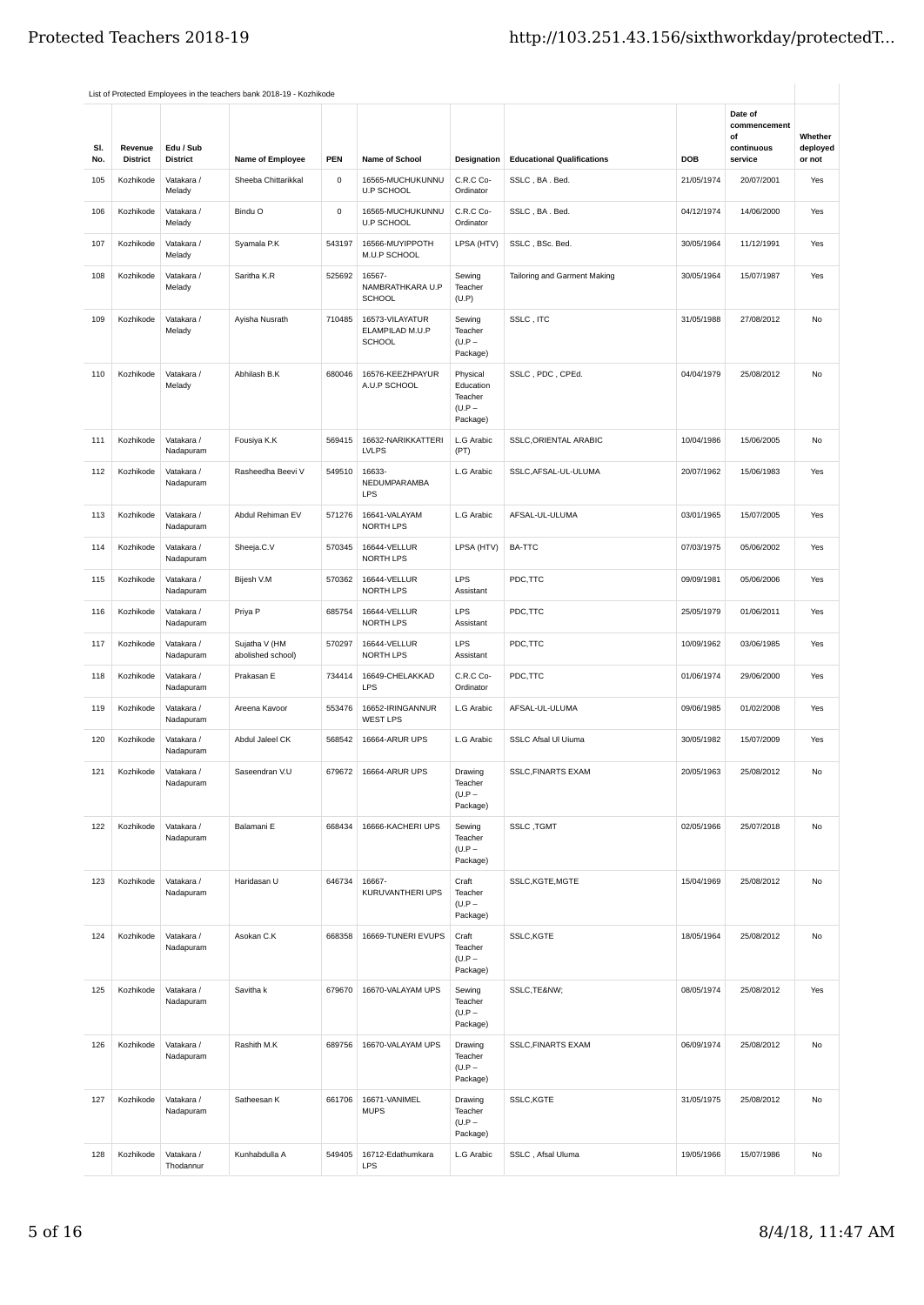|            |                            |                              | List of Protected Employees in the teachers bank 2018-19 - Kozhikode |                |                                   |                                            |                                           |            |                               |                    |
|------------|----------------------------|------------------------------|----------------------------------------------------------------------|----------------|-----------------------------------|--------------------------------------------|-------------------------------------------|------------|-------------------------------|--------------------|
|            |                            |                              |                                                                      |                |                                   |                                            |                                           |            | Date of<br>commencement<br>of | Whether            |
| SI.<br>No. | Revenue<br><b>District</b> | Edu / Sub<br><b>District</b> | Name of Employee                                                     | PEN            | Name of School                    | Designation                                | <b>Educational Qualifications</b>         | DOB        | continuous<br>service         | deployed<br>or not |
| 129        | Kozhikode                  | Vatakara /<br>Thodannur      | Habeeba V K                                                          | 537476         | 16717-Kavil LPS                   | L.G Arabic                                 | SSLC, Afsal Ulama                         | 23/12/1979 | 05/06/2002                    | No                 |
| 130        | Kozhikode                  | Vatakara /<br>Thodannur      | Naseema T A                                                          | $\mathsf{o}\,$ | 16724-Memunda East<br>LPS         | L.G Arabic<br>(PT)                         | SSLC, Afsal Uluma                         | 30/07/1962 | 15/07/1983                    | No                 |
| 131        | Kozhikode                  | Vatakara /<br>Thodannur      | Mariyumma                                                            | 590535         | 16730-Ponmeri West<br>LPS         | L.G Arabic                                 | SSLC, Orinetal Arabic                     | 20/06/1963 | 17/06/1992                    | <b>No</b>          |
| 132        | Kozhikode                  | Vatakara /<br>Thodannur      | Mini K.P                                                             | 588904         | 16747-Muyipra PVLPS               | Sewing<br>Teacher<br>(U.P)                 | SSSLC, KGTE                               | 30/05/1969 | 13/11/1989                    | No                 |
| 133        | Kozhikode                  | Vatakara /<br>Thodannur      | Prasanth Kumar K                                                     | 667654         | 16753-Katameri UPS                | Drawing<br>Teacher<br>$(U.P -$<br>Package) | SSLC, KGT Drawing                         | 27/05/1971 | 21/07/1995                    | No                 |
| 134        | Kozhikode                  | Vatakara /<br>Thodannur      | Reena C.K                                                            | 648628         | 16753-Katameri UPS                | Sewing<br>Teacher<br>$(U.P -$<br>Package)  | SSLC, Sewing                              | 10/04/1972 | 17/01/2000                    | <b>No</b>          |
| 135        | Kozhikode                  | Vatakara /<br>Thodannur      | Sunil Kumar A K                                                      | 558291         | 16755-Karthikappally<br>No. 1 UPS | L.G Hindi                                  | Hindi, Visarath                           | 10/04/1971 | 01/08/1995                    | No                 |
| 136        | Kozhikode                  | Vatakara /<br>Thodannur      | Surendran P. K                                                       | 558290         | 16755-Karthikappally<br>No. 1 UPS | L.G Hindi                                  | SSLC,RBV                                  | 15/05/1968 | 05/06/1995                    | No                 |
| 137        | Kozhikode                  | Vatakara /<br>Thodannur      | Rejula T                                                             | 567546         | 16759-MCM UP School<br>Mayyannur  | C.R.C Co-<br>Ordinator                     | SSLC, Sahithyacharya                      | 06/05/1979 | 14/06/2004                    | No                 |
| 138        | Kozhikode                  | Vatakara /<br>Thodannur      | Shajilkumar                                                          | 677772         | 16760-Ponniath MUPS               | <b>L.G Sanskrit</b><br>(PT)                | P D C , Sanskrit teachers examination     | 11/05/1985 | 01/06/2010                    | No                 |
| 139        | Kozhikode                  | Vatakara /<br>Thodannur      | Amrutha K                                                            | 557896         | 16763-Villiappally UPS            | L.G Hindi                                  | Bsc, Bed, Visarath                        | 14/05/1973 | 05/06/1995                    | No                 |
| 140        | Kozhikode                  | Vatakara /<br>Vatakara       | Chandini . V.K                                                       | 536464         | 16804-Cheenamveedu<br>North JBS   | Sewing<br>Teacher<br>(U.P)                 | PDC, KGTE                                 | 31/05/1968 | 01/08/1998                    | No                 |
| 141        | Kozhikode                  | Vatakara /<br>Vatakara       | Kunhammad V                                                          | 589838         | 16814-Iringal<br>Arunodayam LPS   | L.G Arabic                                 | SSLC, Afsal Ulama Entrance                | 10/05/1968 | 10/11/1992                    | No                 |
| 142        | Kozhikode                  | Vatakara /<br>Vatakara       | Ajitha C.M                                                           | 571599         | 16815-Iringal East LPS            | Sewing<br>Teacher<br>(U.P)                 | SSLC,KGTE                                 | 27/05/1969 | 20/06/1991                    | No                 |
| 143        | Kozhikode                  | Vatakara /<br>Vatakara       | Shalma T                                                             | 691458         | 16824-Maniyur North<br><b>LPS</b> | C.R.C Co-<br>Ordinator                     | SSLC.PDC,BA.TTC                           | 27/05/1970 | 02/08/2004                    | Yes                |
| 144        | Kozhikode                  | Vatakara /<br>Vatakara       | Sreeja V.P                                                           | 553905         | 16828-Mukkola<br>Bhagam JBS       | Sewing<br>Teacher<br>(U.P)                 | SSLC,KGTE                                 | 29/06/1968 | 01/06/1989                    | No                 |
| 145        | Kozhikode                  | Vatakara /<br>Vatakara       | Anees E                                                              | 545205         | 16830-Nadakkuthazha<br><b>JBS</b> | L.G Arabic                                 | VHS, SSLC with Arabic Ist Language        | 29/04/1978 | 25/07/2005                    | No                 |
| 146        | Kozhikode                  | Vatakara /<br>Vatakara       | Shyma. V.P                                                           | 548306         | 16831-Pakkayil JBS                | LPSA (HTV)                                 | BA, B.Ed (Hindi)                          | 30/05/1970 | 25/08/1998                    | Yes                |
| 147        | Kozhikode                  | Vatakara /<br>Vatakara       | Preetha C.M                                                          | 548238         | 16831-Pakkayil JBS                | C.R.C Co-<br>Ordinator                     | BA (History), B.Ed                        | 26/05/1968 | 05/06/2000                    | Yes                |
| 148        | Kozhikode                  | Vatakara /<br>Vatakara       | Suneeth Backer C.H                                                   | 691299         | 16835-Purankara<br><b>MJBS</b>    | C.R.C Co-<br>Ordinator                     | SSLC, PDC, TTC                            | 06/05/1981 | 03/06/2008                    | Yes                |
| 149        | Kozhikode                  | Vatakara /<br>Vatakara       | Muhammed K.C                                                         | 567263         | 16835-Purankara<br><b>MJBS</b>    | L.G Arabic                                 | SSLC, Afsal Ulama Entrance                | 20/04/1965 | 07/06/1993                    | No                 |
| 150        | Kozhikode                  | Vatakara /<br>Vatakara       | Raji.V                                                               | 711925         | 16836-Puthiyappu JBS              | Sewing<br>Teacher<br>$(H.S -$<br>Package)  | SSLC, KGTE(Sewing)                        | 01/01/1973 | 04/09/2012                    | Yes                |
| 151        | Kozhikode                  | Vatakara /<br>Vatakara       | Abdul Gafoor                                                         | 551159         | 16841-Vatakara East<br><b>JBS</b> | L.G Arabic                                 | SSLC, Afsal Ulama Preliminary Examination | 31/05/1977 | 01/07/1998                    | No                 |
| 152        | Kozhikode                  | Vatakara /<br>Vatakara       | Kunnhi Seethi Koya<br>Thangal T                                      | 563834         | 16853-Avikkal SBS                 | L.G Arabic                                 | SSLC, Arabic Oriented                     | 20/04/1964 | 01/06/1988                    | No                 |
| 153        | Kozhikode                  | Vatakara /<br>Vatakara       | Smithesh K.S                                                         | 682654         | 16854-Cheenamveedu<br><b>UPS</b>  | Drawing<br>Teacher<br>$(H.S -$<br>Package) | SSLC,KGTE(Drawing)                        | 20/05/1976 | 27/08/2012                    | Yes                |
| 154        | Kozhikode                  | Vatakara /<br>Vatakara       | Muraleedharan<br>Madathil                                            | 521728         | 16855-Chettiath UPS               | Physical<br>Education<br>Teacher<br>(U.P)  | PDC,CPEd                                  | 01/08/1962 | 01/06/1982                    | No                 |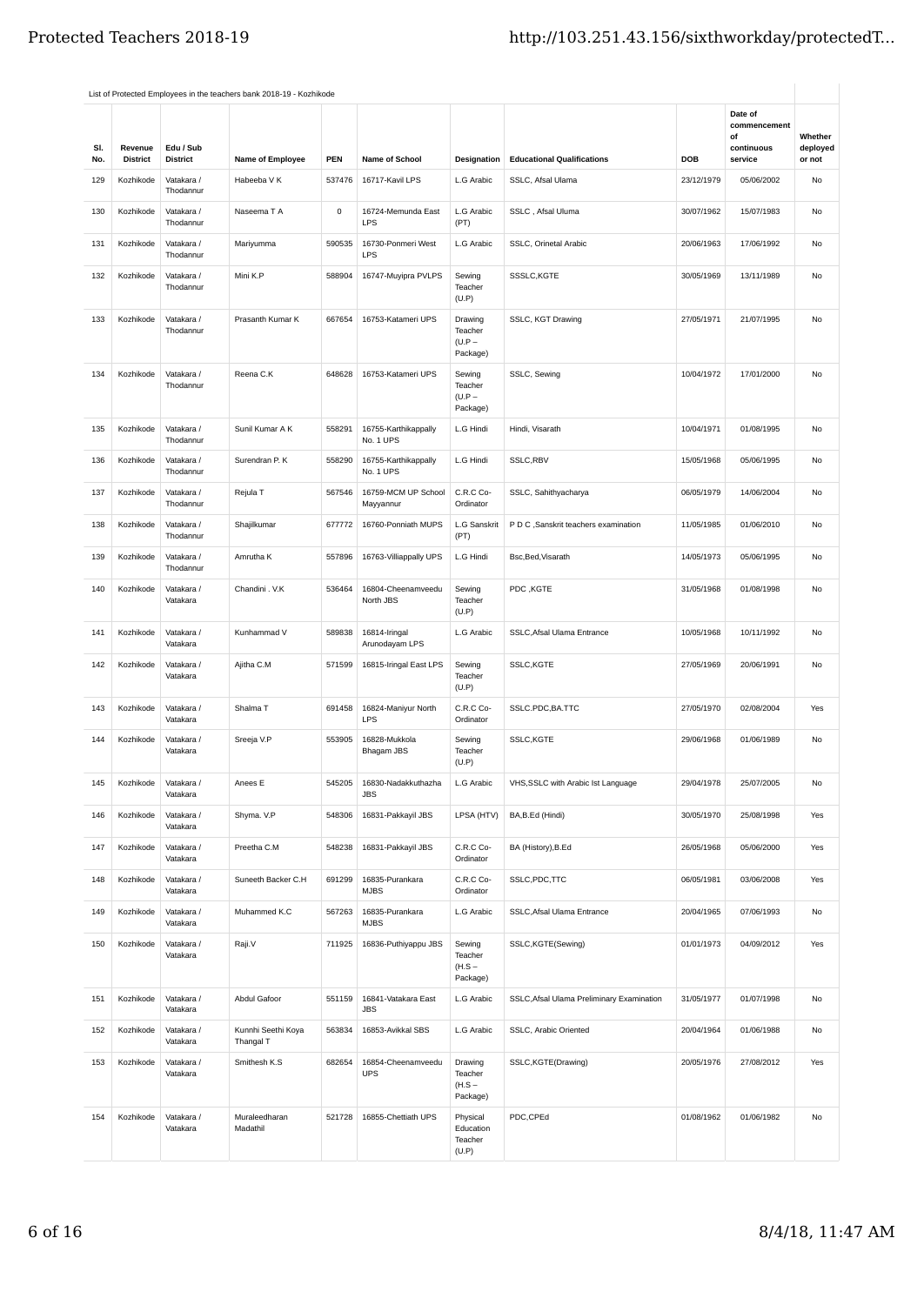|            |                            |                                | List of Protected Employees in the teachers bank 2018-19 - Kozhikode |            |                                    |                                           |                                                              |            |                                                        |                               |
|------------|----------------------------|--------------------------------|----------------------------------------------------------------------|------------|------------------------------------|-------------------------------------------|--------------------------------------------------------------|------------|--------------------------------------------------------|-------------------------------|
| SI.<br>No. | Revenue<br><b>District</b> | Edu / Sub<br><b>District</b>   | <b>Name of Employee</b>                                              | <b>PEN</b> | <b>Name of School</b>              | Designation                               | <b>Educational Qualifications</b>                            | DOB        | Date of<br>commencement<br>of<br>continuous<br>service | Whether<br>deployed<br>or not |
| 155        | Kozhikode                  | Vatakara /<br>Vatakara         | Mini Akkoontavida                                                    | 521718     | 16855-Chettiath UPS                | Sewing<br>Teacher                         | PDC, KGTE                                                    | 31/05/1968 | 09/07/2018                                             | No                            |
|            |                            |                                |                                                                      |            |                                    | (U.P)                                     |                                                              |            |                                                        |                               |
| 156        | Kozhikode                  | Vatakara /<br>Vatakara         | Pramod P                                                             | 554241     | 16857-KAM UPS<br>Chorode           | L.G Sanskrit                              | SSLC, Sanskrit Acharya                                       | 20/05/1979 | 02/06/2004                                             | Yes                           |
| 157        | Kozhikode                  | Vatakara /<br>Vatakara         | Krishna Priya.K.P                                                    | 705483     | 16857-KAM UPS<br>Chorode           | <b>UPS</b><br>Assistant                   | Plus Two, TTC                                                | 28/03/1988 | 04/06/2012                                             | Yes                           |
| 158        | Kozhikode                  | Vatakara /<br>Vatakara         | Abdul Shahanas A                                                     | 705482     | 16857-KAM UPS<br>Chorode           | L.G Urdu                                  | SSLC, Adib-i-Fazil (Preliminary)                             | 24/03/1983 | 04/06/2012                                             | Yes                           |
| 159        | Kozhikode                  | Vatakara /<br>Vatakara         | Vijayan V.K                                                          | 569100     | 16858-Karuvancheri<br><b>UPS</b>   | <b>LPS</b><br>Assistant                   | SSLC, BA (Mal), TCH Karnataka                                | 03/04/1963 | 05/06/1995                                             | Yes                           |
| 160        | Kozhikode                  | Vatakara /<br>Vatakara         | Rajila P                                                             | 569137     | 16858-Karuvancheri<br><b>UPS</b>   | UPSA (HTV)                                | SSLC, BA, B.Ed                                               | 28/05/1963 | 14/06/1996                                             | Yes                           |
| 161        | Kozhikode                  | Vatakara /<br>Vatakara         | Sreekala P.D                                                         | 561211     | 16859-Mannathkavu<br><b>UPS</b>    | L.G Sanskrit                              | SSLC, B.Com, Sanskrit Teacher Examination                    | 30/05/1972 | 02/06/2004                                             | <b>No</b>                     |
| 162        | Kozhikode                  | Vatakara /<br>Vatakara         | Satheesh kumar K                                                     | 561084     | 16859-Mannathkavu<br><b>UPS</b>    | L.G Urdu                                  | SSLC, Adib-I - Fazil Preliminary                             | 15/05/1970 | 05/06/2000                                             | No                            |
| 163        | Kozhikode                  | Vatakara /<br>Vatakara         | Ramla Thayattu                                                       | 687610     | 16863-Nadakkuthazha<br><b>MUPS</b> | Sewing<br>Teacher<br>$(H.S -$<br>Package) | SSLC,KGTE(Tailoring,Embroidary,Needlework<br>Lower, Higher)  | 13/04/1977 | 25/08/2012                                             | Yes                           |
| 164        | Kozhikode                  | Vatakara /<br>Vatakara         | Sajeevan.K                                                           | 673319     | 16864-Pulinholi SBS                | Craft<br>Teacher<br>$(H.S -$<br>Package)  | SSLC, Board of Technical Examinations Book<br>Binding(Lower) | 28/05/1965 | 28/05/2012                                             | Yes                           |
| 165        | Kozhikode                  | Vatakara /<br>Vatakara         | Muhammad A.M                                                         | 561154     | 16864-Pulinholi SBS                | L.G Urdu                                  | SSLC, Adib-i-Fazil                                           | 14/02/1980 | 01/06/2007                                             | Yes                           |
| 166        | Kozhikode                  | Vatakara /<br>Vatakara         | Asokan M.P                                                           | 540279     | 16866-Puduppanam<br><b>SBS</b>     | Craft<br>Teacher<br>(U.P)                 | SSLC,KGTE                                                    | 31/05/1963 | 15/07/1989                                             | No                            |
| 167        | Kozhikode                  | Vatakara /<br>Vatakara         | Suresh N.P                                                           | 540274     | 16866-Puduppanam<br><b>SBS</b>     | Physical<br>Education<br>Teacher<br>(U.P) | PDC, Certificate of Physical Education                       | 19/04/1969 | 01/06/1994                                             | <b>No</b>                     |
| 168        | Kozhikode                  | Vatakara /<br>Vatakara         | Sreemathi C.K                                                        | 679429     | 16868-Thazhekalari<br><b>UPS</b>   | Craft<br>Teacher<br>$(H.S -$<br>Package)  | SSLC, KGTE(Book Binding)                                     | 05/03/1965 | 27/08/2012                                             | Yes                           |
| 169        | Kozhikode                  | Vatakara /<br>Vatakara         | Anitha K.P                                                           | 569869     | 16869-Iringal SS UPS               | Craft<br>Teacher<br>(U.P)                 | SSLC, Diploma in Craftmanship                                | 31/05/1965 | 18/01/1984                                             | <b>No</b>                     |
| 170        | Kozhikode                  | Vatakara /<br>Vatakara         | Santhosh .E.C                                                        | 565015     | 16870-Maniyur UPS                  | Physical<br>Education<br>Teacher<br>(U.P) | SSLC, Certificate of Physical Education                      | 15/04/1968 | 01/06/2000                                             | No                            |
| 171        | Kozhikode                  | Kozhikode /<br>Kozhikode Rural | Jyothi Lakshmi                                                       | 199099     | 17006-Pantheerankave<br>H. S.      | H.S.A<br>(Malayalam)                      | BA, B.Ed                                                     | 01/06/1973 | 02/06/1997                                             | No                            |
| 172        | Kozhikode                  | Kozhikode /<br>Kozhikode Rural | Usha Kumari.M                                                        | 199179     | 17006-Pantheerankave<br>H. S.      | H.S.A(SS)                                 | BA (History), B.Ed (Social Science)                          | 25/07/1967 | 05/06/1995                                             | No                            |
| 173        | Kozhikode                  | Kozhikode /<br>Kozhikode Rural | Ajith Prasad<br>Manakkadavath                                        | 199184     | 17006-Pantheerankave<br>H. S.      | H.S.A(SS)                                 | MA, B.Ed                                                     | 27/04/1968 | 19/07/1999                                             | No                            |
| 174        | Kozhikode                  | Kozhikode /<br>Kozhikode Rural | Sajitha Kanakarthidam                                                | 199172     | 17006-Pantheerankave<br>H. S.      | H.S.A<br>(English)                        | MA, B.Ed                                                     | 25/04/1978 | 02/06/2004                                             | No                            |
| 175        | Kozhikode                  | Kozhikode /<br>Kozhikode Rural | Hema.P.S                                                             | 199183     | 17006-Pantheerankave<br>H. S.      | H.S.A<br>(English)                        | MA, B.Ed, SET                                                | 07/02/1974 | 01/06/2005                                             | Yes                           |
| 176        | Kozhikode                  | Kozhikode /<br>Kozhikode Rural | Amutha.K.R                                                           | 199175     | 17006-Pantheerankave<br>H. S.      | H.S.A<br>(Maths)                          | B.Sc(Maths), B.Ed                                            | 27/04/1974 | 08/06/1998                                             | No                            |
| 177        | Kozhikode                  | Kozhikode /<br>Kozhikode Rural | Vijayalakshmi.K                                                      | 199131     | 17006-Pantheerankave<br>H. S.      | H.S.A<br>(Maths)                          | B.Sc(Maths), B.Ed                                            | 25/05/1968 | 01/06/1999                                             | No                            |
| 178        | Kozhikode                  | Kozhikode /<br>Kozhikode Rural | Geetha.V                                                             | 199210     | 17006-Pantheerankave<br>H. S.      | H.S.A<br>(Maths)                          | B.Sc(Maths), B.Ed                                            | 08/05/1967 | 17/01/2000                                             | No                            |
| 179        | Kozhikode                  | Kozhikode /<br>Kozhikode Rural | Sabija.K.M                                                           | 199121     | 17006-Pantheerankave<br>H. S.      | H.S.A(NS)                                 | B.Sc, B.Ed                                                   | 08/08/1976 | 01/01/2003                                             | Yes                           |
| 180        | Kozhikode                  | Kozhikode /<br>Kozhikode Rural | Seena Rani.T.S                                                       | 199182     | 17006-Pantheerankave<br>H. S.      | <b>H.S.A (P.S)</b>                        | B.Sc, B.Ed                                                   | 15/05/1972 | 22/09/1997                                             | Yes                           |
| 181        | Kozhikode                  | Kozhikode /<br>Kozhikode Rural | Kavitha.M.P                                                          | 199154     | 17006-Pantheerankave<br>H. S.      | <b>H.S.A (P.S)</b>                        | B.Sc, B.Ed                                                   | 07/05/1975 | 02/06/2003                                             | Yes                           |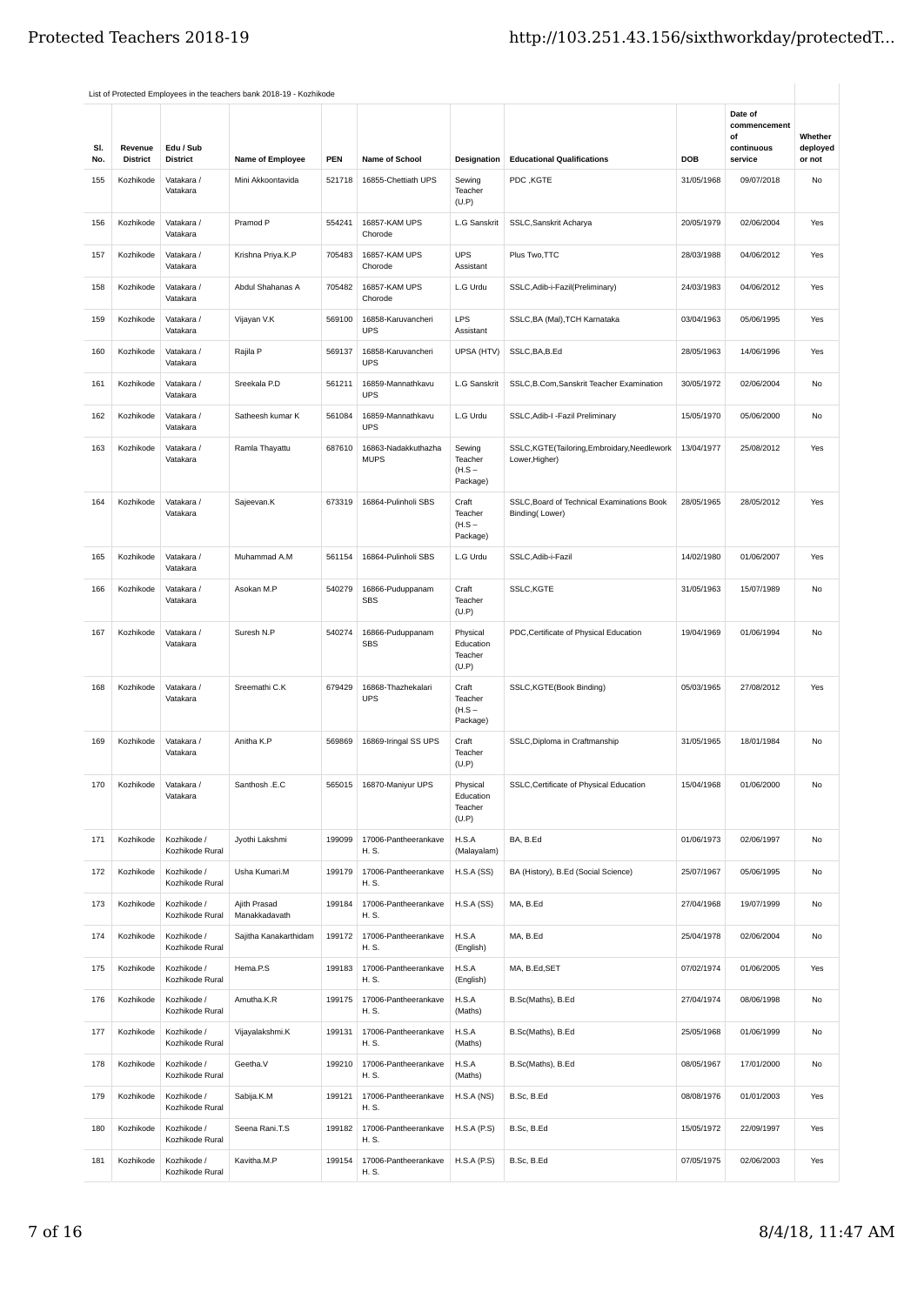|            |                            |                                | List of Protected Employees in the teachers bank 2018-19 - Kozhikode |        |                                                  |                                           |                                         |            |                                                        |                               |
|------------|----------------------------|--------------------------------|----------------------------------------------------------------------|--------|--------------------------------------------------|-------------------------------------------|-----------------------------------------|------------|--------------------------------------------------------|-------------------------------|
| SI.<br>No. | Revenue<br><b>District</b> | Edu / Sub<br><b>District</b>   | Name of Employee                                                     | PEN    | Name of School                                   | Designation                               | <b>Educational Qualifications</b>       | DOB        | Date of<br>commencement<br>of<br>continuous<br>service | Whether<br>deployed<br>or not |
| 182        | Kozhikode                  | Kozhikode /                    | Praseetha Kumari.P                                                   | 199108 | 17006-Pantheerankave                             | H.S.A                                     | MA (Malayalam), B.Ed, SET               | 01/06/1976 | 04/09/2002                                             | Yes                           |
|            |                            | Kozhikode Rural                |                                                                      |        | H. S.                                            | (Malayalam)                               |                                         |            |                                                        |                               |
| 183        | Kozhikode                  | Kozhikode /<br>Kozhikode Rural | Shyji.A                                                              | 199100 | 17006-Pantheerankave<br>H. S.                    | H.S.A<br>(Malayalam)                      | MA(Malayalam), B.Ed, SET                | 20/05/1979 | 23/06/2004                                             | No                            |
| 184        | Kozhikode                  | Kozhikode /<br>Kozhikode Rural | Jyothi.K                                                             | 199137 | 17006-Pantheerankave<br>H. S.                    | UPSA (HTV)                                | B.Com, TTC                              | 06/07/1976 | 14/06/2004                                             | Yes                           |
| 185        | Kozhikode                  | Kozhikode /<br>Kozhikode Rural | Nishi.K                                                              | 199158 | 17006-Pantheerankave<br>H. S.                    | <b>UPS</b><br>Assistant                   | B.Sc, B.Ed                              | 24/04/1975 | 18/06/2004                                             | Yes                           |
| 186        | Kozhikode                  | Kozhikode /<br>Kozhikode Rural | Jisha Ambili.M.P                                                     | 199150 | 17006-Pantheerankave<br>H. S.                    | UPSA (HTV)                                | B.Sc, B.Ed                              | 18/05/1977 | 18/06/2004                                             | Yes                           |
| 187        | Kozhikode                  | Kozhikode /<br>Kozhikode Rural | Salim.T                                                              | 199144 | 17006-Pantheerankave<br>H. S.                    | <b>UPS</b><br>Assistant                   | BA(Economics), B.Ed                     | 07/05/1970 | 01/06/2005                                             | Yes                           |
| 188        | Kozhikode                  | Kozhikode /<br>Kozhikode Rural | Sini.A                                                               | 199141 | 17006-Pantheerankave<br>H. S.                    | UPSA (HTV)                                | B.Sc, B.Ed                              | 31/12/1972 | 20/06/2006                                             | Yes                           |
| 189        | Kozhikode                  | Kozhikode /<br>Kozhikode Rural | Shiju.K.P                                                            | 674496 | 17006-Pantheerankave<br>H. S.                    | Clerk                                     | <b>B.Com</b>                            | 11/04/1982 | 02/02/2009                                             | No                            |
| 190        | Kozhikode                  | Kozhikode /<br>Kozhikode Rural | Prajeesh.M.K                                                         | 674505 | 17006-Pantheerankave<br>H. S.                    | FT Menial                                 | <b>SSLC</b> failed                      | 20/01/1983 | 01/12/2008                                             | No                            |
| 191        | Kozhikode                  | Kozhikode /<br>Kozhikode Rural | Shibu.K.P                                                            | 199125 | 17006-Pantheerankave<br>H. S.                    | FT Menial                                 | <b>SSLC</b> failed                      | 30/05/1974 | 01/06/2005                                             | No                            |
| 192        | Kozhikode                  | Kozhikode /<br>Kozhikode Rural | Deepa.T.V                                                            | 199103 | 17006-Pantheerankave<br>H. S.                    | H.S.A(NS)                                 | B.Sc (Botany), B.Ed (Natural Science)   | 24/05/1976 | 16/10/2000                                             | No                            |
| 193        | Kozhikode                  | Kozhikode /<br>Kozhikode Rural | Sunil Kumar.K                                                        | 199195 | 17006-Pantheerankave<br>H. S.                    | H.S.A(P.S)                                | B.Sc,B.Ed                               | 22/02/1971 | 03/06/1996                                             | Yes                           |
| 194        | Kozhikode                  | Kozhikode /<br>Kozhikode City  | Ranjith Krishna.P                                                    | 701343 | 17028-Zamorin's H. S.<br>S. Kozhikode            | FT Menial                                 | <b>SSLC</b>                             | 29/11/1979 | 01/09/2008                                             | No                            |
| 195        | Kozhikode                  | Kozhikode /<br>Kozhikode Rural | Sindhu.C.P                                                           | 651681 | 17052-SAVIO H. S. S.<br>Devagiri                 | FT Menial                                 | <b>SSLC</b> failed                      | 17/11/1975 | 26/03/2008                                             | No                            |
| 196        | Kozhikode                  | Kozhikode /<br>Kozhikode Rural | Suresh Kumar.R                                                       | 591052 | 17052-SAVIO H. S. S.<br>Devagiri                 | FT Menial                                 | IX std                                  | 25/03/1986 | 25/03/2008                                             | No                            |
| 197        | Kozhikode                  | Kozhikode /<br>Chevayur        | Sajeevan.K                                                           | 199234 | 17055-C. M. C. Boys.<br>H. S. Elathur            | Physical<br>Education<br>Teacher<br>(U.P) | Certificate Course                      | 15/02/1962 | 07/06/1993                                             | No                            |
| 198        | Kozhikode                  | Kozhikode /<br>Chevayur        | Jisha.L.R                                                            | 701121 | 17055-C. M. C. Boys.<br>H. S. Elathur            | H.S.A<br>(Maths)                          | B.Sc (Maths), B.Ed                      | 02/04/1980 | 28/09/2011                                             | No                            |
| 199        | Kozhikode                  | Kozhikode /<br>Chevayur        | Nisha.C.P                                                            | 0      | 17055-C. M. C. Boys.<br>H. S. Elathur            | H.S.A<br>(Hindi)                          | Rashtra Bhasha Praveen, Shishak Visarad | 01/06/1975 | 11/07/2003                                             | Yes                           |
| 200        | Kozhikode                  | Kozhikode /<br>Chevayur        | Girija.P                                                             | 275580 | 17056-C. M. C. Girls.<br>H. S. Elathur           | Physical<br>Education<br>Teacher<br>(U.P) | Certificate Course                      | 30/05/1965 | 06/06/1994                                             | No                            |
| 201        | Kozhikode                  | Kozhikode /<br>Chevayur        | Pradeep Kumar.T.K                                                    | 215144 | 17073-A. K. K. R. Boys.<br>H. S. Chelannur       | L.G Hindi                                 | Sahithyacharya                          | 31/05/1973 | 05/06/2002                                             | No                            |
| 202        | Kozhikode                  | Kozhikode /<br>Chevayur        | Anitha Madathil                                                      | 215661 | 17074-A. K. K. R.<br>Girls.H. S. S.<br>Chelannur | H.S.A<br>(Hindi)                          | Sahithyacharya (Hindi), LTTC (Hindi)    | 30/05/1970 | 01/01/1999                                             | Yes                           |
| 203        | Kozhikode                  | Kozhikode /<br>Chevayur        | Priya.R.K                                                            | 215987 | 17086-C. M. M. H. S.<br>Thalakkulathur           | H.S.A<br>(Maths)                          | B.Sc, B.Ed                              | 25/05/1974 | 04/06/1998                                             | No                            |
| 204        | Kozhikode                  | Kozhikode /<br>Chevayur        | K.G.Roopesh                                                          | 215871 | 17086-C. M. M. H. S.<br>Thalakkulathur           | H.S.A<br>(Maths)                          | M.Sc, B.Ed                              | 25/05/1976 | 17/08/1998                                             | No                            |
| 205        | Kozhikode                  | Kozhikode /<br>Chevayur        | Pavitha.M                                                            | 480879 | 17086-C. M. M. H. S.<br>Thalakkulathur           | H.S.A(SS)                                 | M.Com, B.Ed                             | 15/03/1979 | 01/06/2011                                             | No                            |
| 206        | Kozhikode                  | Kozhikode /<br>Chevayur        | Prabila.P                                                            | 274405 | 17086-C. M. M. H. S.<br>Thalakkulathur           | H.S.A(P.S)                                | B.Sc, B.Ed                              | 30/05/1980 | 04/06/2007                                             | No                            |
| 207        | Kozhikode                  | Kozhikode /<br>Kozhikode City  | Sajitha P.K                                                          | 801540 | 17220-Ganapath L. P.<br>S. West Kallai           | C.R.C Co-<br>Ordinator                    | SSLC, PDC, TTC                          | 24/03/1983 | 29/06/2005                                             | Yes                           |
| 208        | Kozhikode                  | Kozhikode /<br>Kozhikode City  | Sunitha<br>Kadavathmannil                                            | 545253 | 17220-Ganapath L. P.<br>S. West Kallai           | LPS<br>Assistant                          | SSLC, PDC, TTC                          | 21/05/1972 | 05/06/2002                                             | Yes                           |
| 209        | Kozhikode                  | Kozhikode /<br>Kozhikode City  | Sulaikha O.K                                                         | 539353 | 17223-Kommeri. A. L.<br>P.S                      | <b>LPS</b><br>Assistant                   | SSLC,PDC,TTC                            | 30/04/1971 | 11/10/2004                                             | No                            |
| 210        | Kozhikode                  | Kozhikode /<br>Kozhikode City  | Jyothy K                                                             | 539349 | 17223-Kommeri. A. L.<br>P.S                      | LPS<br>Assistant                          | SSC, PDC, TTC                           | 25/05/1972 | 02/06/2003                                             | No                            |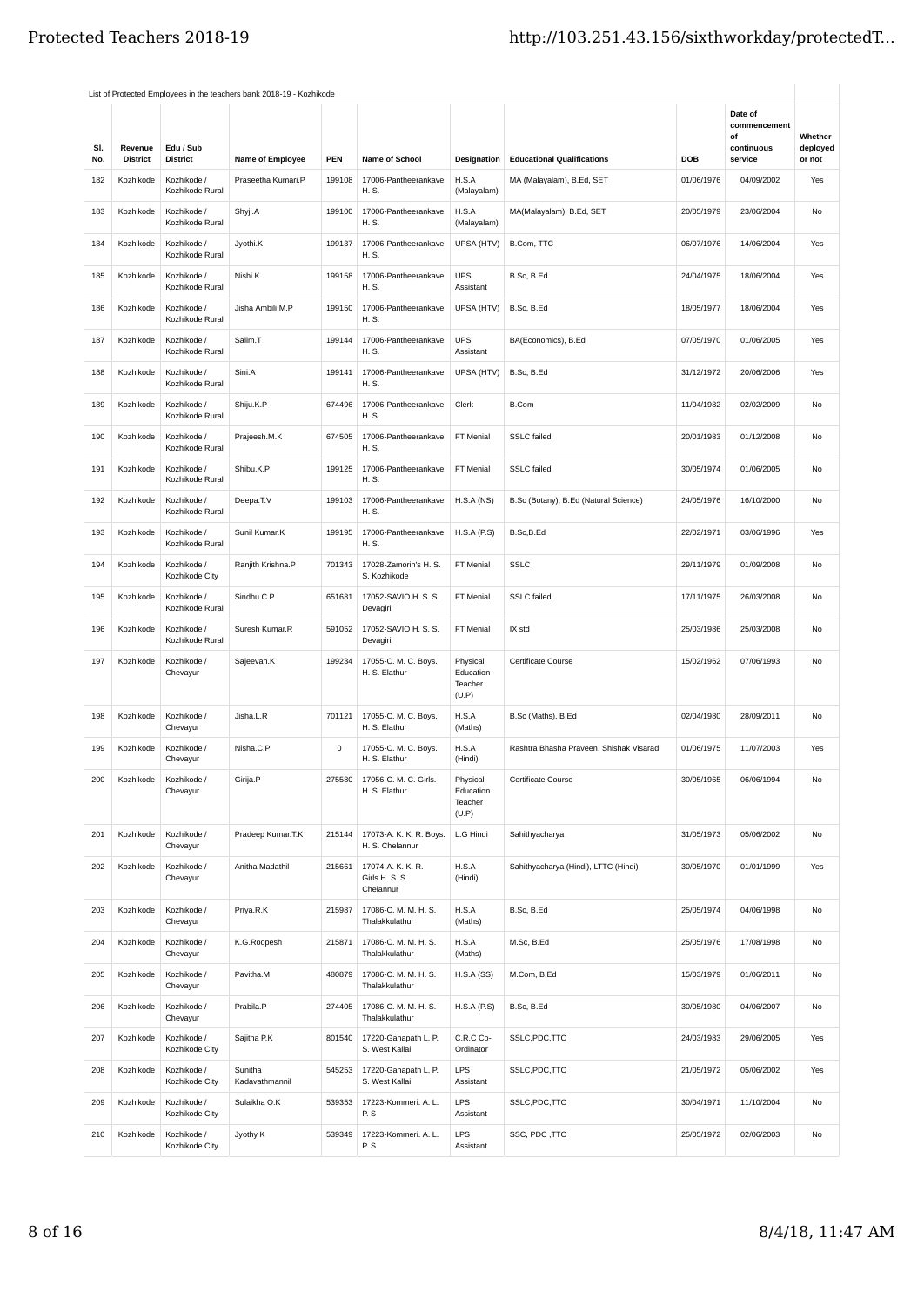|            |                            |                                | List of Protected Employees in the teachers bank 2018-19 - Kozhikode |             |                                       |                                           |                                                         |            |                                                        |                               |
|------------|----------------------------|--------------------------------|----------------------------------------------------------------------|-------------|---------------------------------------|-------------------------------------------|---------------------------------------------------------|------------|--------------------------------------------------------|-------------------------------|
| SI.<br>No. | Revenue<br><b>District</b> | Edu / Sub<br><b>District</b>   | Name of Employee                                                     | PEN         | Name of School                        | <b>Designation</b>                        | <b>Educational Qualifications</b>                       | DOB        | Date of<br>commencement<br>of<br>continuous<br>service | Whether<br>deployed<br>or not |
| 211        | Kozhikode                  | Kozhikode /<br>Kozhikode City  | Shijeesh K.K                                                         | 539335      | 17223-Kommeri. A. L.<br>P.S           | LPS<br>Assistant                          | SSLC, PDC, BA, TTC                                      | 31/05/1979 | 02/06/2003                                             | No                            |
| 212        | Kozhikode                  | Kozhikode /<br>Kozhikode City  | Ayisha M                                                             | 539331      | 17223-Kommeri. A. L.<br>P.S           | L.G Arabic                                | SSLC, Afzal-ul-uluma                                    | 30/05/1971 | 17/07/2000                                             | No                            |
| 213        | Kozhikode                  | Kozhikode /<br>Kozhikode City  | RAKESH R M                                                           | 0           | 17223-Kommeri. A. L.<br>P.S           | <b>LPS</b><br>Assistant                   | SSLC, HSE, TTC                                          | 31/05/1985 | 01/12/2005                                             | No                            |
| 214        | Kozhikode                  | Kozhikode /<br>Kozhikode City  | Geetha K.V                                                           | 674752      | 17223-Kommeri. A. L.<br>P.S           | Sewing<br>Teacher<br>$(U.P -$<br>Package) | SSLC, TAILORING, EMBROYDERING &<br>NEEDLEWORK (HIGHER)  | 17/05/1969 | 01/03/2013                                             | No                            |
| 215        | Kozhikode                  | Kozhikode /<br>Kozhikode City  | Sheena V.S                                                           | $\mathsf 0$ | 17232-Talikulangara A.<br>L. P. S     | C.R.C Co-<br>Ordinator                    | SSLC, PDC, BA, TTC                                      | 31/05/1980 | 02/06/2004                                             | Yes                           |
| 216        | Kozhikode                  | Kozhikode /<br>Kozhikode City  | Snehaseema K                                                         | 0           | 17232-Talikulangara A.<br>L. P. S     | C.R.C Co-<br>Ordinator                    | SSLC, PDC, TTC                                          | 20/05/1975 | 03/06/2004                                             | Yes                           |
| 217        | Kozhikode                  | Kozhikode /<br>Kozhikode City  | Biji P.M                                                             | 671935      | 17247-Atma A. U. P. S.<br>Karaparamba | L.G Sanskrit                              | SSLC, Rashtreeya sanskrit                               | 25/05/1978 | 01/06/2011                                             | <b>No</b>                     |
| 218        | Kozhikode                  | Kozhikode /<br>Kozhikode City  | Bhoopesan T                                                          | 528935      | 17250-Govindapuram<br>A. U. P. S      | Craft<br>Teacher<br>(U.P)                 | SSLC, GTE Book binding                                  | 22/06/1965 | 01/06/1989                                             | No                            |
| 219        | Kozhikode                  | Kozhikode /<br>Kozhikode City  | Noushad K.K                                                          | 528988      | 17250-Govindapuram<br>A. U. P. S      | L.G Arabic                                | SSLC, Afzal-ul-uluma (Preliminary),                     | 20/05/1981 | 04/06/2007                                             | No                            |
| 220        | Kozhikode                  | Kozhikode /<br>Kozhikode City  | Suhara M.V                                                           | 557688      | 17251-M. I. U. P. S.<br>Mooriyad      | L.G Arabic                                | SSLC, Afzal-ul-uluma Preliminary                        | 07/05/1965 | 27/07/1987                                             | No                            |
| 221        | Kozhikode                  | Kozhikode /<br>Kozhikode Rural | Najmudheenkutty K.C                                                  | 590663      | 17316-A. L. P. S.<br>Moorkkanad       | L.G Arabic<br>(PT)                        | Afsal-Ul-Ulama                                          | 25/05/1980 | 02/06/2003                                             | Yes                           |
| 222        | Kozhikode                  | Kozhikode /<br>Kozhikode Rural | Ragesh K                                                             | 540012      | 17317-A. L. P. S.<br>Naduvattom       | LPSA (HTV)                                | $+2$ , TTC                                              | 31/05/1986 | 05/12/2005                                             | Yes                           |
| 223        | Kozhikode                  | Kozhikode /<br>Kozhikode Rural | Bhama P                                                              | 540046      | 17317-A.L.P.S.<br>Naduvattom          | <b>LPS</b><br>Assistant                   | MA, BEd                                                 | 01/06/1975 | 26/10/2006                                             | Yes                           |
| 224        | Kozhikode                  | Kozhikode /<br>Kozhikode Rural | Sarathlal M.K                                                        | 540082      | 17317-A. L. P. S.<br>Naduvattom       | <b>LPS</b><br>Assistant                   | Plus Two, TTC                                           | 22/05/1987 | 02/06/2008                                             | Yes                           |
| 225        | Kozhikode                  | Kozhikode /<br>Kozhikode Rural | Sajitha K                                                            | 665549      | 17337-A. M. U. P. S.<br>Puthurmadam   | L.G Hindi                                 | Hindi Sahithya Acharya                                  | 20/08/1975 | 01/06/2011                                             | Yes                           |
| 226        | Kozhikode                  | Kozhikode /<br>Kozhikode Rural | Hareeshkumar M.K                                                     | 538312      | 17339-K. C. M. U. P. S.<br>Kachilatt  | L.G Hindi                                 | BSc, SAHITYA ACHARYA                                    | 20/04/1970 | 02/06/2004                                             | Yes                           |
| 227        | Kozhikode                  | Kozhikode /<br>Chevayur        | Rajitha V V                                                          | 663445      | 17416-A. P. L. P. S.<br>Elathur       | Sewing<br>Teacher<br>$(U.P -$<br>Package) | SSLC KGTE TAILORING, EMBROIDERY<br>NEEDLE WORK (HIGHER) | 01/05/1965 | 25/08/2012                                             | No                            |
| 228        | Kozhikode                  | Kozhikode /<br>Chevayur        | Ramya N P                                                            | 548674      | 17427-A. L. P. S.<br>Makkada          | LPS<br>Assistant                          | HSE, TTC                                                | 15/05/1986 | 05/06/2006                                             | Yes                           |
| 229        | Kozhikode                  | Kozhikode /<br>Chevayur        | Greeshma V K                                                         | 548293      | 17427-A. L. P. S.<br>Makkada          | <b>LPS</b><br>Assistant                   | PDC TTC                                                 | 30/05/1980 | 02/06/2008                                             | Yes                           |
| 230        | Kozhikode                  | Kozhikode /<br>Chevayur        | Manju O P                                                            | 559567      | 17434-A. L. P. S.<br>Mokavoor         | LPS<br>Assistant                          | PDC TTC                                                 | 19/05/1986 | 01/12/2005                                             | Yes                           |
| 231        | Kozhikode                  | Kozhikode /<br>Chevayur        | Ayisha E                                                             | 0           | 17446-A. M. L. P. S.<br>Poolakkadavu  | C.R.C Co-<br>Ordinator                    | SSLC Afzal-UL-Ualma                                     | 04/04/1968 | 01/07/2004                                             | Yes                           |
| 232        | Kozhikode                  | Kozhikode /<br>Chevayur        | Kumari K                                                             | 543179      | 17453-A. U. P. S.<br>Makkancheri      | <b>UPS</b><br>Assistant                   | <b>SSLC TTC</b>                                         | 31/03/1968 | 20/06/1991                                             | No                            |
| 233        | Kozhikode                  | Kozhikode /<br>Chevayur        | Sasi Kumar .P                                                        | 543201      | 17453-A. U. P. S.<br>Makkancheri      | <b>UPS</b><br>Assistant                   | <b>SSLC BCom TTC</b>                                    | 30/05/1967 | 25/06/1993                                             | Yes                           |
| 234        | Kozhikode                  | Kozhikode /<br>Chevayur        | Rajesh Kumar B                                                       | 543223      | 17453-A. U. P. S.<br>Makkancheri      | <b>UPS</b><br>Assistant                   | <b>SSLC BEd</b>                                         | 30/05/1970 | 01/06/1994                                             | Yes                           |
| 235        | Kozhikode                  | Kozhikode /<br>Chevayur        | SURESHKUMAR E                                                        | 543290      | 17453-A. U. P. S.<br>Makkancheri      | Physical<br>Education<br>Teacher<br>(U.P) | PET                                                     | 02/07/1962 | 19/07/1982                                             | Yes                           |
| 236        | Kozhikode                  | Kozhikode /<br>Chevayur        | Sulochana Puthan<br>Malayil                                          | 686217      | 17454-A. U. P. S.<br>Puthur           | Sewing<br>Teacher<br>$(U.P -$<br>Package) | <b>SSLC DGMT</b>                                        | 12/05/1964 | 25/08/2012                                             | No                            |
| 237        | Kozhikode                  | Kozhikode /<br>Chevayur        | Susmitha A. K                                                        | 520034      | 17457-A. U. P. S.<br>Chevayur         | UPSA (HTV)                                | SSLC BSc B.Ed                                           | 12/03/1974 | 12/06/2006                                             | Yes                           |
| 238        | Kozhikode                  | Kozhikode /<br>Chevayur        | Sherina A K                                                          | 520046      | 17457-A. U. P. S.<br>Chevayur         | <b>UPS</b><br>Assistant                   | SSLC, BCom B.Ed                                         | 20/04/1972 | 01/06/2009                                             | Yes                           |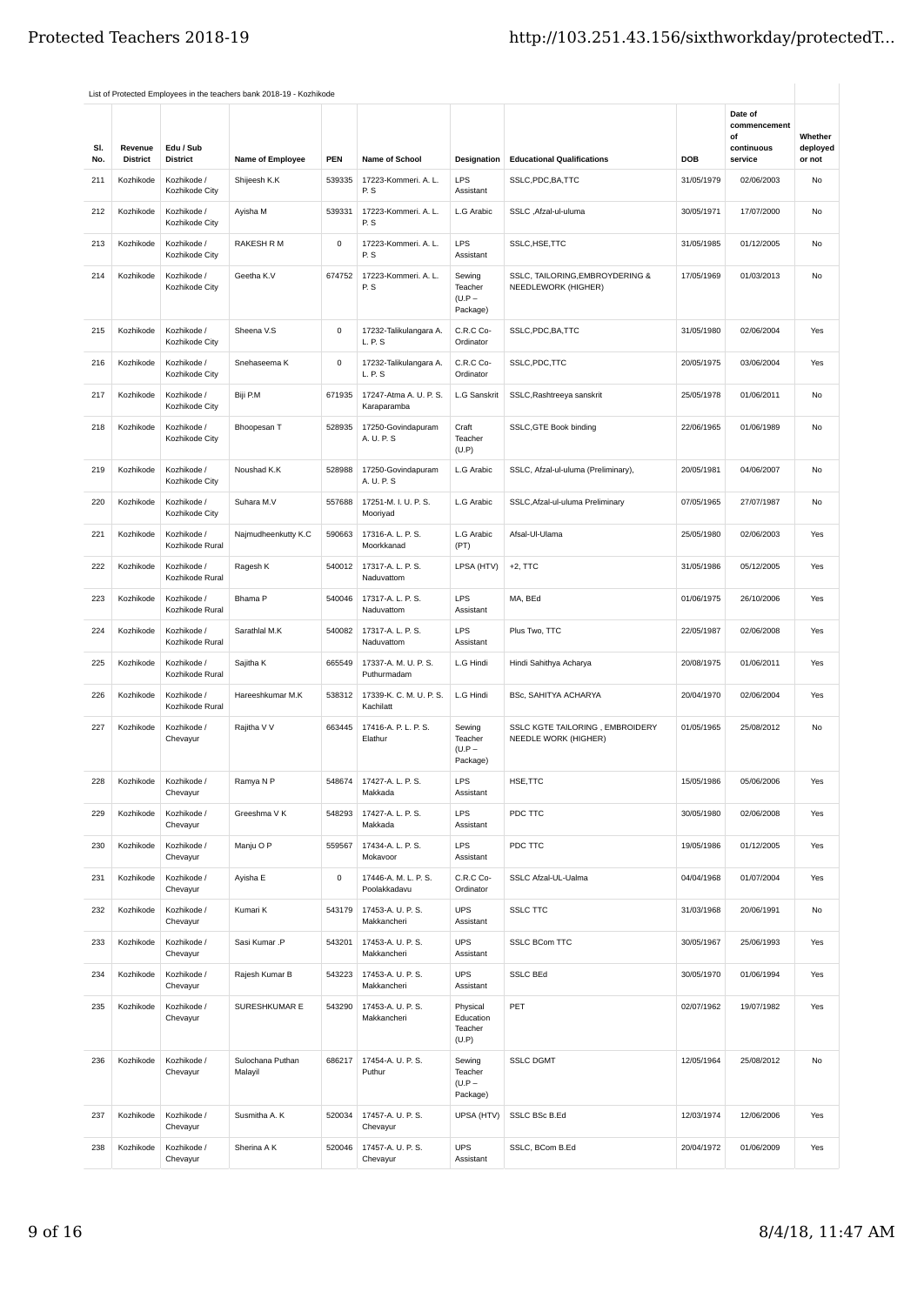|            |                            |                              | List of Protected Employees in the teachers bank 2018-19 - Kozhikode |        |                                                            |                                            |                                   |            |                                                        |                               |
|------------|----------------------------|------------------------------|----------------------------------------------------------------------|--------|------------------------------------------------------------|--------------------------------------------|-----------------------------------|------------|--------------------------------------------------------|-------------------------------|
| SI.<br>No. | Revenue<br><b>District</b> | Edu / Sub<br><b>District</b> | Name of Employee                                                     | PEN    | <b>Name of School</b>                                      | Designation                                | <b>Educational Qualifications</b> | DOB        | Date of<br>commencement<br>οf<br>continuous<br>service | Whether<br>deployed<br>or not |
| 239        | Kozhikode                  | Kozhikode /                  | <b>RENJINI A K</b>                                                   | 520069 | 17457-A. U. P. S.                                          | <b>UPS</b>                                 | <b>BA BED</b>                     | 04/03/1969 | 05/06/2006                                             | Yes                           |
|            |                            | Chevayur                     |                                                                      |        | Chevayur                                                   | Assistant                                  |                                   |            |                                                        |                               |
| 240        | Kozhikode                  | Kozhikode /<br>Chevayur      | Muhinudheen. N.P                                                     | 551796 | 17458-A. U. P. S.<br>Cholappurath                          | L.G Arabic<br>(PT)                         | SSLC, Afsal Ulooma                | 02/11/1977 | 10/07/2000                                             | No                            |
| 241        | Kozhikode                  | Kozhikode /<br>Chevayur      | Dhanya A.V                                                           | 539399 | 17461-A. U. P. S.<br>Kirallur                              | C.R.C Co-<br>Ordinator                     | <b>SSLC BA TTC</b>                | 15/10/1980 | 02/06/2008                                             | Yes                           |
| 242        | Kozhikode                  | Kozhikode /<br>Chevayur      | Sudeeshnan.E                                                         | 539372 | 17461-A. U. P. S.<br>Kirallur                              | <b>UPS</b><br>Assistant                    | SSLC BA B.Ed                      | 30/05/1965 | 05/06/2002                                             | Yes                           |
| 243        | Kozhikode                  | Kozhikode /<br>Chevayur      | Sudev.B                                                              | 539378 | 17461-A. U. P. S.<br>Kirallur                              | LPS<br>Assistant                           | <b>SSLC PDC TTC</b>               | 16/02/1981 | 27/06/2002                                             | Yes                           |
| 244        | Kozhikode                  | Kozhikode /<br>Chevayur      | Biju. A.P                                                            | 539381 | 17461-A. U. P. S.<br>Kirallur                              | LPS<br>Assistant                           | <b>SSLC BA TTC</b>                | 22/01/1979 | 15/10/2004                                             | Yes                           |
| 245        | Kozhikode                  | Kozhikode /<br>Chevayur      | JAYA N                                                               | 673008 | 17461-A. U. P. S.<br>Kirallur                              | L.G Sanskrit                               | <b>SSLC SANSKRIT</b>              | 29/10/1970 | 05/06/2006                                             | No                            |
| 246        | Kozhikode                  | Kozhikode /<br>Chevayur      | SHAIJAL K                                                            | 539391 | 17461-A. U. P. S.<br>Kirallur                              | L.G Urdu                                   | <b>SSLC URDU TRAINING</b>         | 30/05/1986 | 02/06/2008                                             | No                            |
| 247        | Kozhikode                  | Kozhikode /<br>Chevayur      | Padmadalakshan P                                                     | 679852 | 17463-A.U.P.S<br>Mayanad                                   | Drawing<br>Teacher<br>$(U.P -$<br>Package) | SSLC, Diploma Fine Arts           | 31/05/1966 | 25/08/2012                                             | No                            |
| 248        | Kozhikode                  | Kozhikode /<br>Chevayur      | Geetha Devi.K                                                        | 542548 | 17474-<br>MATHRUBANDHU<br>VIDYASALA A.U.P<br><b>SCHOOL</b> | <b>UPS</b><br>Assistant                    | <b>SSLC MA BEd</b>                | 28/05/1970 | 05/06/1998                                             | Yes                           |
| 249        | Kozhikode                  | Kozhikode /<br>Chevayur      | Shibu.T.K                                                            | 542567 | 17474-<br>MATHRUBANDHU<br>VIDYASALA A.U.P<br>SCHOOL        | <b>UPS</b><br>Assistant                    | <b>SSLC BA B.Ed</b>               | 30/05/1973 | 05/06/2002                                             | Yes                           |
| 250        | Kozhikode                  | Kozhikode /<br>Chevayur      | Prakasan.E.M                                                         | 542587 | 17474-<br>MATHRUBANDHU<br>VIDYASALA A.U.P<br><b>SCHOOL</b> | <b>UPS</b><br>Assistant                    | SSLC BA B.Ed                      | 25/05/1968 | 02/06/2004                                             | Yes                           |
| 251        | Kozhikode                  | Kozhikode /<br>Chevayur      | Biju.M.K                                                             | 542608 | 17474-<br>MATHRUBANDHU<br>VIDYASALA A.U.P<br><b>SCHOOL</b> | L.G Hindi                                  | <b>SSLC SAHITYA ACHARYA</b>       | 31/05/1974 | 02/06/2004                                             | No                            |
| 252        | Kozhikode                  | Kozhikode /<br>Chevayur      | Leena.K.G                                                            | 542594 | 17474-<br>MATHRUBANDHU<br>VIDYASALA A.U.P<br><b>SCHOOL</b> | C.R.C Co-<br>Ordinator                     | SSLC MSc B.Ed                     | 15/05/1976 | 02/06/2008                                             | Yes                           |
| 253        | Kozhikode                  | Kozhikode /<br>Chevayur      | ABDUL LATHEEF K                                                      | 539274 | 17475-R. A. K. M. A. U.<br>P. S.                           | Physical<br>Education<br>Teacher<br>(U.P)  | PDC PET                           | 10/05/1967 | 06/07/1990                                             | No                            |
| 254        | Kozhikode                  | Kozhikode /<br>Chevayur      | Binu.T.T                                                             | 539266 | 17475-R. A. K. M. A. U.<br>P. S.                           | L.G Hindi                                  | SSLC Hindi Bhooshan               | 25/04/1974 | 06/06/2001                                             | No                            |
| 255        | Kozhikode                  | Kozhikode /<br>Chevayur      | Divya.K                                                              | 539261 | 17475-R. A. K. M. A. U.<br>P. S.                           | <b>UPS</b><br>Assistant                    | SSLC BA B.Ed                      | 18/04/1976 | 05/06/2006                                             | Yes                           |
| 256        | Kozhikode                  | Kozhikode /<br>Chevayur      | Leela. V.P                                                           | 539257 | 17475-R. A. K. M. A. U.<br>P. S.                           | <b>UPS</b><br>Assistant                    | BA, B.Ed                          | 30/05/1965 | 06/08/2001                                             | No                            |
| 257        | Kozhikode                  | Kozhikode /<br>Chevayur      | Pavithran.K                                                          | 559831 | 17476-Vijayalakshmi A.<br>U. P. S.                         | <b>UPS</b><br>Assistant                    | SSLC BA B.Ed                      | 25/03/1964 | 09/07/1993                                             | Yes                           |
| 258        | Kozhikode                  | Kozhikode /<br>Feroke        | Baburajan.V                                                          | 571013 | 17511-Cheruvannur A.<br>L. P. S.                           | LPS<br>Assistant                           | PDC, TTC                          | 04/05/1966 | 01/06/1989                                             | Yes                           |
| 259        | Kozhikode                  | Kozhikode /<br>Feroke        | Sriranjini.K.G                                                       | 590899 | 17511-Cheruvannur A.<br>L. P. S.                           | LPS<br>Assistant                           | PDC, TTC                          | 31/07/1965 | 24/07/1990                                             | Yes                           |
| 260        | Kozhikode                  | Kozhikode /<br>Feroke        | Sathi.K                                                              | 556435 | 17517-Kadalundi A. L.<br>P. S.                             | C.R.C Co-<br>Ordinator                     | BSC, BED, TTC                     | 30/11/1978 | 13/11/2007                                             | Yes                           |
| 261        | Kozhikode                  | Kozhikode /<br>Feroke        | BavithaTherootharamal                                                | 561998 | 17518-Kadalundi A. M.<br>L. P. S.                          | C.R.C Co-<br>Ordinator                     | PDC,TTC                           | 06/01/1974 | 20/06/2005                                             | Yes                           |
| 262        | Kozhikode                  | Kozhikode /<br>Feroke        | Haseena.N                                                            | 561991 | 17518-Kadalundi A. M.<br>L. P. S.                          | LPSA (HTV)                                 | BA,TTC                            | 10/03/1976 | 01/06/2005                                             | Yes                           |
| 263        | Kozhikode                  | Kozhikode /<br>Feroke        | Mansoor.S                                                            | 561979 | 17518-Kadalundi A. M.<br>L. P. S.                          | C.R.C Co-<br>Ordinator                     | <b>BA ARABIC</b>                  | 24/07/1979 | 01/07/2004                                             | Yes                           |
| 264        | Kozhikode                  | Kozhikode /<br>Feroke        | Ambikadevi.V.V                                                       | 561985 | 17518-Kadalundi A. M.<br>L. P. S.                          | LPSA (HTV)                                 | PDC,TTC                           | 18/04/1981 | 12/07/2004                                             | Yes                           |
|            |                            |                              |                                                                      |        |                                                            |                                            |                                   |            |                                                        |                               |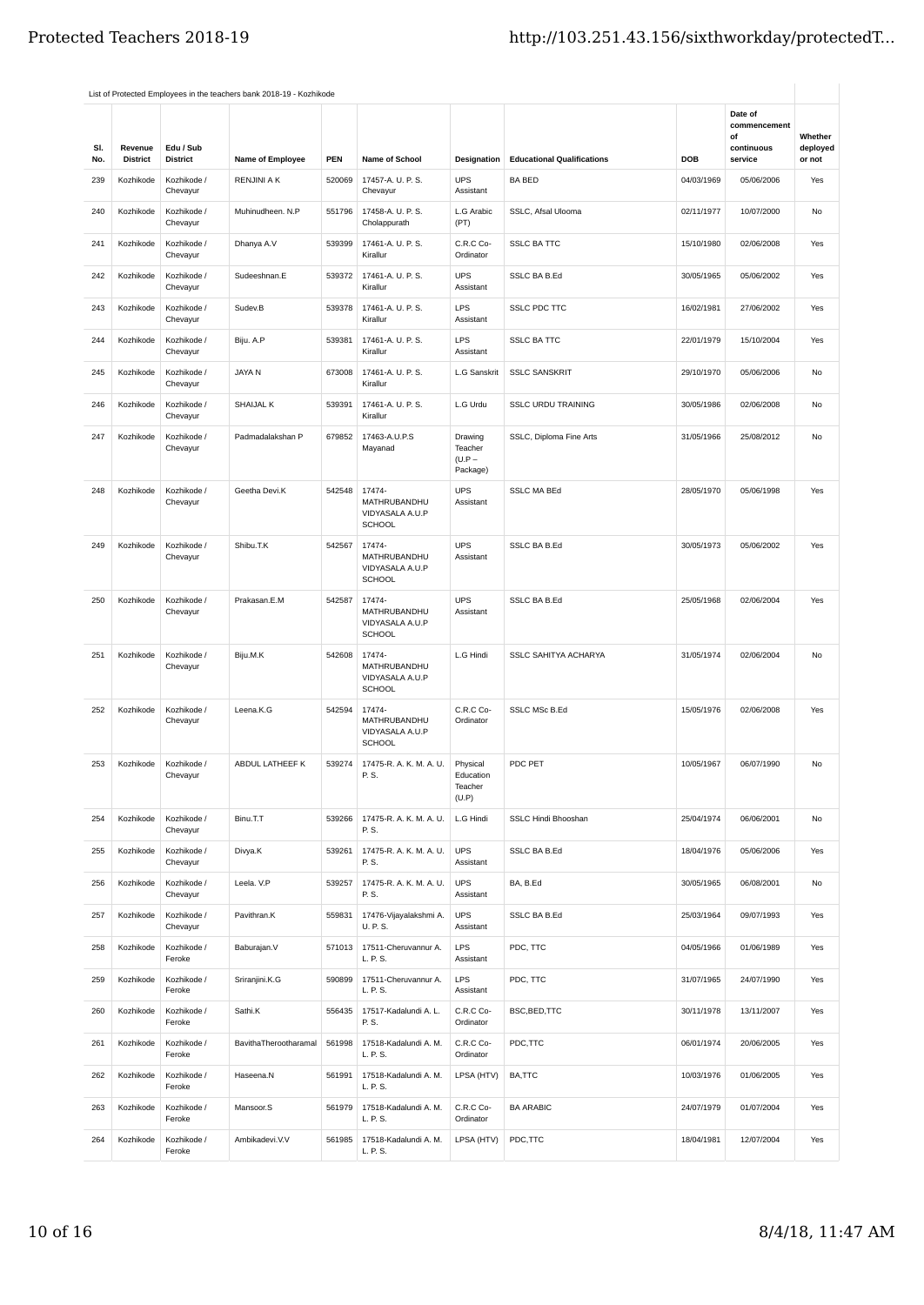|            |                            |                                | List of Protected Employees in the teachers bank 2018-19 - Kozhikode |            |                                                            |                                           |                                                     |            |                                                        |                               |
|------------|----------------------------|--------------------------------|----------------------------------------------------------------------|------------|------------------------------------------------------------|-------------------------------------------|-----------------------------------------------------|------------|--------------------------------------------------------|-------------------------------|
| SI.<br>No. | Revenue<br><b>District</b> | Edu / Sub<br><b>District</b>   | Name of Employee                                                     | <b>PEN</b> | Name of School                                             | Designation                               | <b>Educational Qualifications</b>                   | <b>DOB</b> | Date of<br>commencement<br>of<br>continuous<br>service | Whether<br>deployed<br>or not |
| 265        | Kozhikode                  | Kozhikode /                    | Jameela T                                                            | 560082     | 17519-Karinkallai A. L.                                    | L.G Arabic                                | SSLC, AFSAL-ULUMA                                   | 26/05/1972 | 05/06/2000                                             | No                            |
|            |                            | Feroke                         |                                                                      |            | P. S.                                                      |                                           |                                                     |            |                                                        |                               |
| 266        | Kozhikode                  | Kozhikode /<br>Feroke          | Deepa.M.P                                                            | 744411     | 17519-Karinkallai A. L.<br>P. S.                           | C.R.C Co-<br>Ordinator                    | PDC,TTC                                             | 31/05/1981 | 03/06/2003                                             | Yes                           |
| 267        | Kozhikode                  | Kozhikode /<br>Feroke          | Sabna R Krishnan                                                     | 560085     | 17519-Karinkallai A. L.<br>P. S.                           | LPS<br>Assistant                          | BA, BEd                                             | 18/11/1975 | 14/07/2014                                             | Yes                           |
| 268        | Kozhikode                  | Kozhikode /<br>Feroke          | Afthash.N                                                            | 219006     | 17522-M. M. L. P. S.<br>Chaliyam                           | C.R.C Co-<br>Ordinator                    | SSLC, AFSAL UL ULEMA                                | 11/05/1982 | 30/07/2002                                             | Yes                           |
| 269        | Kozhikode                  | Kozhikode /<br>Feroke          | Smitha.P                                                             | 736422     | 17537-Govindavilas A.<br>L. P. S Naduvattam                | C.R.C Co-<br>Ordinator                    | BA,TTC                                              | 20/04/1980 | 05/06/2006                                             | Yes                           |
| 270        | Kozhikode                  | Kozhikode /<br>Feroke          | Anwar Zemeel.P.M                                                     | 736421     | 17537-Govindavilas A.<br>L. P. S Naduvattam                | C.R.C Co-<br>Ordinator                    | VHSE, TTC                                           | 03/03/1979 | 26/10/2006                                             | Yes                           |
| 271        | Kozhikode                  | Kozhikode /<br>Feroke          | Anoop.K.C                                                            | 544699     | 17537-Govindavilas A.<br>L. P. S Naduvattam                | LPS<br>Assistant                          | Plus Two, TTC                                       | 30/05/1983 | 17/06/2002                                             | Yes                           |
| 272        | Kozhikode                  | Kozhikode /<br>Feroke          | Geetha.K.M                                                           | 560639     | 17546-Kadalundi<br>Sreedevi A. U. P. S.<br>Chaliyam (PO)   | C.R.C Co-<br>Ordinator                    | BA, BED                                             | 15/05/1972 | 02/06/2003                                             | Yes                           |
| 273        | Kozhikode                  | Kozhikode /<br>Feroke          | Raji Ramachandran<br>Nair.R                                          | 560557     | 17546-Kadalundi<br>Sreedevi A. U. P. S.<br>Chaliyam (PO)   | LPSA (HTV)                                | PDC.HINDI VIDWAN                                    | 28/11/1975 | 06/06/2001                                             | Yes                           |
| 274        | Kozhikode                  | Kozhikode /<br>Feroke          | Sreejith.K                                                           | 560521     | 17546-Kadalundi<br>Sreedevi A. U. P. S.<br>Chaliyam (PO)   | <b>UPS</b><br>Assistant                   | BA, BED                                             | 30/05/1975 | 19/06/1997                                             | No                            |
| 275        | Kozhikode                  | Kozhikode /<br>Feroke          | Bindu.A                                                              | 560537     | 17546-Kadalundi<br>Sreedevi A. U. P. S.<br>Chaliyam (PO)   | LPS<br>Assistant                          | BA, BED                                             | 31/05/1970 | 05/06/2000                                             | Yes                           |
| 276        | Kozhikode                  | Kozhikode /<br>Feroke          | Gireeshkumar Panikar                                                 | 560642     | 17546-Kadalundi<br>Sreedevi A. U. P. S.<br>Chaliyam (PO)   | L.G Sanskrit                              | <b>BA, SASTRI</b>                                   | 30/05/1972 | 05/06/2002                                             | No                            |
| 277        | Kozhikode                  | Kozhikode /<br>Feroke          | Khadeeja Naseera.P.P                                                 | 561424     | 17546-Kadalundi<br>Sreedevi A. U. P. S.<br>Chaliyam (PO)   | L.G Arabic                                | SSLC, AFSAL UL ULEMA                                | 18/05/1987 | 01/07/2005                                             | No                            |
| 278        | Kozhikode                  | Kozhikode /<br>Feroke          | Gopalakrishnan                                                       | 560523     | 17546-Kadalundi<br>Sreedevi A. U. P. S.<br>Chaliyam (PO)   | <b>UPS</b><br>Assistant                   | BA, BEd                                             | 27/05/1965 | 19/06/1997                                             | No                            |
| 279        | Kozhikode                  | Kozhikode /<br>Feroke          | Shiny P P                                                            | 561428     | 17546-Kadalundi<br>Sreedevi A. U. P. S.<br>Chaliyam (PO)   | L.G Urdu                                  | PDC, ADIBL-L-FAZIL (Preliminary)                    | 27/02/1977 | 04/06/2007                                             | No                            |
| 280        | Kozhikode                  | Kozhikode /<br>Feroke          | Valsalan.P                                                           | 668370     | 17549-Mannur North A.<br>U. P. S.                          | Drawing<br>Teacher<br>(U.P –<br>Package)  | SSLC,KGCE                                           | 29/05/1969 | 25/08/2012                                             | No                            |
| 281        | Kozhikode                  | Kozhikode /<br>Feroke          | Mayaja.V                                                             | 693258     | 17550-Nallur East A. U.<br>P. S. Perumugham                | <b>UPS</b><br>Assistant                   | BSE, BED                                            | 25/05/1973 | 01/06/2011                                             | Yes                           |
| 282        | Kozhikode                  | Kozhikode /<br>Feroke          | Ramesh.K.K                                                           | 559459     | 17551-B. M. O. U. P. S.<br>Karuvanthuruthi                 | Physical<br>Education<br>Teacher<br>(U.P) | PDC,CPED                                            | 24/05/1967 | 16/07/1988                                             | Yes                           |
| 283        | Kozhikode                  | Kozhikode /<br>Feroke          | Sheela.B                                                             | 517073     | 17551-B. M. O. U. P. S.<br>Karuvanthuruthi                 | L.G Sanskrit                              | SSLC, Sanskrit Teacher Examination                  | 30/05/1969 | 15/07/1996                                             | Yes                           |
| 284        | Kozhikode                  | Kozhikode /<br>Feroke          | Mini.K                                                               | 548050     | 17555-Ganapat A. U. P.<br>S. Karinkallai                   | UPSA (HTV)                                | BA, BED                                             | 15/04/1981 | 02/06/2008                                             | No                            |
| 285        | Kozhikode                  | Kozhikode /<br>Feroke          | Sasidharan. p                                                        | 548101     | 17555-Ganapat A. U. P.<br>S. Karinkallai                   | Physical<br>Education<br>Teacher<br>(U.P) | <b>SSLC CPED</b>                                    | 30/10/1962 | 06/07/1994                                             | Yes                           |
| 286        | Kozhikode                  | Kozhikode /<br>Feroke          | Mini.P                                                               | 547994     | 17555-Ganapat A. U. P.<br>S. Karinkallai                   | <b>UPS</b><br>Assistant                   | PDC TTC                                             | 20/02/1969 | 18/06/1997                                             | No                            |
| 287        | Kozhikode                  | Kozhikode /<br>Feroke          | Sakeena T P                                                          | 548028     | 17555-Ganapat A. U. P.<br>S. Karinkallai                   | <b>UPS</b><br>Assistant                   | BA,BED                                              | 24/05/1967 | 09/06/2003                                             | No                            |
| 288        | Kozhikode                  | Kozhikode /<br>Kozhikode Rural | Safiya.K                                                             | 273311     | 17801-RAHMANIYA<br>SCHOOL FOR<br>HANDICAPPED,<br>CALICUT-8 | Special<br>School<br>Assistant            | BA, B.Ed, B.Ed(HI)                                  | 17/09/1971 | 01/12/2003                                             | No                            |
| 289        | Kozhikode                  | Kozhikode /<br>Kozhikode Rural | Kadeeja Beegum                                                       | 217476     | 17801-RAHMANIYA<br>SCHOOL FOR<br>HANDICAPPED,<br>CALICUT-8 | Special<br>School<br>Assistant            | BA(History, Arabic), MA(English), B.Ed,<br>B.Ed(HI) | 22/05/1972 | 07/06/2000                                             | No                            |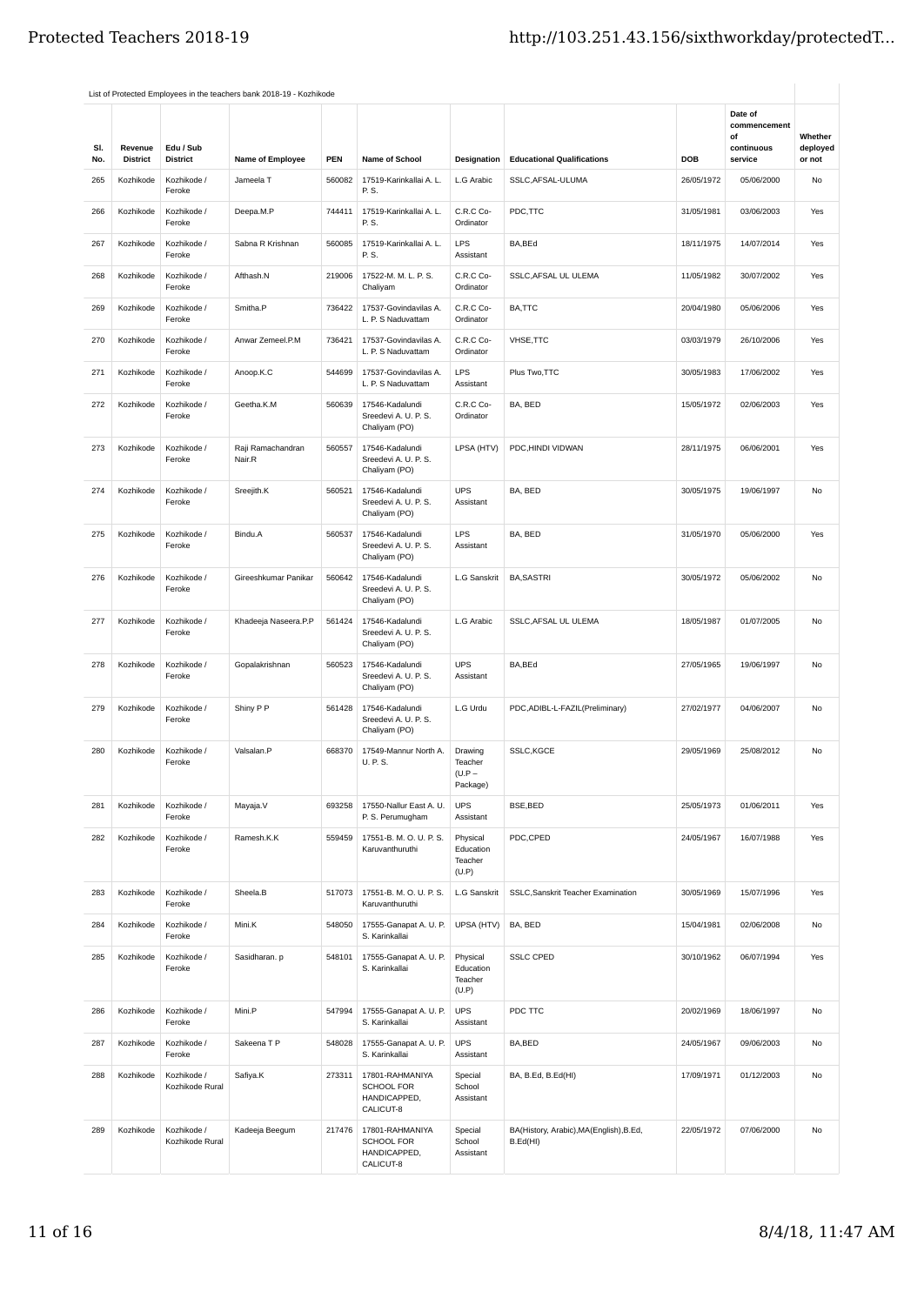|            |                            |                                       | List of Protected Employees in the teachers bank 2018-19 - Kozhikode |            |                                                            |                                           |                                         |            |                                                        |                               |
|------------|----------------------------|---------------------------------------|----------------------------------------------------------------------|------------|------------------------------------------------------------|-------------------------------------------|-----------------------------------------|------------|--------------------------------------------------------|-------------------------------|
| SI.<br>No. | Revenue<br><b>District</b> | Edu / Sub<br><b>District</b>          | Name of Employee                                                     | <b>PEN</b> | Name of School                                             | Designation                               | <b>Educational Qualifications</b>       | DOB        | Date of<br>commencement<br>of<br>continuous<br>service | Whether<br>deployed<br>or not |
| 290        | Kozhikode                  | Kozhikode /<br>Kozhikode Rural        | Hubburahman                                                          | 273044     | 17801-RAHMANIYA<br>SCHOOL FOR<br>HANDICAPPED,<br>CALICUT-8 | Special<br>School<br>Assistant            | BA, MA(Sociology), B.Ed, B.Ed(HI), M.Ed | 31/05/1975 | 16/08/2001                                             | Yes                           |
| 291        | Kozhikode                  | Thamarassery /<br>Perambra            | Sreejesh P. M                                                        | 658907     | 47020-NADUVANNUR<br><b>HSS VAKAYAD</b>                     | H.S.A<br>(Maths)                          | <b>BSc-BEd</b>                          | 01/06/1977 | 01/08/2001                                             | Yes                           |
| 292        | Kozhikode                  | Thamarassery /<br>Perambra            | Anusha VKK                                                           | 658925     | 47020-NADUVANNUR<br><b>HSS VAKAYAD</b>                     | H.S.A<br>(Malayalam)                      | BA-BEd                                  | 01/06/1981 | 01/06/2010                                             | No                            |
| 293        | Kozhikode                  | Thamarassery /<br>Perambra            | Sajeef M.K                                                           | 681483     | 47020-NADUVANNUR<br><b>HSS VAKAYAD</b>                     | H.S.A<br>(English)                        | BA-BEd                                  | 25/11/1982 | 01/06/2011                                             | Yes                           |
| 294        | Kozhikode                  | Thamarassery /<br>Perambra            | Beena Parayarukandy                                                  | 219417     | 47020-NADUVANNUR<br><b>HSS VAKAYAD</b>                     | H.S.A(NS)                                 | <b>BSc-BEd</b>                          | 27/04/1975 | 05/06/2006                                             | Yes                           |
| 295        | Kozhikode                  | Thamarassery /<br>Perambra            | Sanila K                                                             | 219376     | 47020-NADUVANNUR<br><b>HSS VAKAYAD</b>                     | Sewing<br>Teacher<br>(H.S)                | <b>SSLC KGTE</b>                        | 16/05/1966 | 30/09/1993                                             | No                            |
| 296        | Kozhikode                  | Thamarassery /<br>Perambra            | ANUSHA G                                                             | 658904     | 47020-NADUVANNUR<br><b>HSS VAKAYAD</b>                     | H.S.A(SS)                                 | BA, BEd                                 | 13/05/1978 | 18/01/2007                                             | Yes                           |
| 297        | Kozhikode                  | Thamarassery /<br>Perambra            | <b>BINUC</b>                                                         | 658914     | 47020-NADUVANNUR<br><b>HSS VAKAYAD</b>                     | H.S.A<br>(Malayalam)                      | BA, BEd                                 | 23/09/1978 | 02/06/2008                                             | Yes                           |
| 298        | Kozhikode                  | Thamarassery /<br>Perambra            | <b>JITHA US</b>                                                      | 219444     | 47020-NADUVANNUR<br><b>HSS VAKAYAD</b>                     | H.S.A(P.S)                                | <b>BSc BEd</b>                          | 25/05/1979 | 11/10/2004                                             | Yes                           |
| 299        | Kozhikode                  | Thamarassery /<br>Balussery           | Nisha P M                                                            | 689413     | 47024-KUTTAMBOOR<br>HS                                     | C.R.C Co-<br>Ordinator                    | <b>BSc-BEd</b>                          | 15/05/1974 | 24/08/2000                                             | Yes                           |
| 300        | Kozhikode                  | Thamarassery /<br>Balussery           | Subitha K                                                            | 689410     | 47024-KUTTAMBOOR<br>HS                                     | C.R.C Co-<br>Ordinator                    | BA-BEd                                  | 01/06/1971 | 28/09/1998                                             | Yes                           |
| 301        | Kozhikode                  | Thamarassery /<br>Balussery           | Zuhair T.P                                                           | 689411     | 47024-KUTTAMBOOR<br>HS                                     | C.R.C Co-<br>Ordinator                    | BA-BEd                                  | 01/06/1972 | 01/06/1999                                             | Yes                           |
| 302        | Kozhikode                  | Thamarassery /<br>Balussery           | Radahakrishnan<br>Koroth                                             | 689412     | 47024-KUTTAMBOOR<br>HS                                     | C.R.C Co-<br>Ordinator                    | BA-BEd                                  | 20/05/1967 | 21/12/1999                                             | Yes                           |
| 303        | Kozhikode                  | Thamarassery /<br>Balussery           | Suresh Kumar V.G                                                     | 689409     | 47024-KUTTAMBOOR<br>HS                                     | C.R.C Co-<br>Ordinator                    | BSC,B.ED                                | 20/04/1971 | 25/09/1998                                             | No                            |
| 304        | Kozhikode                  | Thamarassery /<br>Balussery           | Mini.P.S                                                             | 215569     | 47024-KUTTAMBOOR<br>HS                                     | H.S.A<br>(Malayalam)                      | BA,B.ED                                 | 24/08/1965 | 07/06/1993                                             | Yes                           |
| 305        | Kozhikode                  | Thamarassery /<br>Balussery           | Yatheendran C.M                                                      | 218856     | 47025-PAVANDOOR<br><b>HSS</b>                              | Drawing<br>Teacher<br>(H.S)               | <b>SSLC KGTE</b>                        | 10/04/1964 | 03/06/1985                                             | Yes                           |
| 306        | Kozhikode                  | Thamarassery /<br>Balussery           | Pushpalatha. E.P                                                     | 219034     | 47025-PAVANDOOR<br><b>HSS</b>                              | H.S.A<br>(Malayalam)                      | BA-BEd                                  | 30/05/1964 | 06/06/1994                                             | No                            |
| 307        |                            | Kozhikode Thamarassery /<br>Balussery | Vinod Kumar V. K                                                     | 729832     | 47025-PAVANDOOR<br><b>HSS</b>                              | C.R.C Co-<br>Ordinator                    | <b>BSc-BEd</b>                          | 31/05/1970 | 08/06/1998                                             | Yes                           |
| 308        | Kozhikode                  | Thamarassery /<br>Balussery           | Praseela K                                                           | 729983     | 47025-PAVANDOOR<br><b>HSS</b>                              | C.R.C Co-<br>Ordinator                    | <b>BSc-BEd</b>                          | 04/05/1968 | 15/06/1998                                             | Yes                           |
| 309        | Kozhikode                  | Thamarassery /<br>Mukkam              | James C.D                                                            | 217258     | 47041-St. Sebastian's<br><b>HS Punnakkal</b>               | Physical<br>Education<br>Teacher<br>(H.S) | <b>SSLC CPED</b>                        | 27/03/1963 | 04/06/1990                                             | No                            |
| 310        | Kozhikode                  | Thamarassery /<br>Mukkam              | Jassy Thomas                                                         | 217346     | 47043-St. Thomas HS<br>Thottumukkam                        | Sewing<br>Teacher<br>(H.S)                | <b>SSLC CRAFT</b>                       | 05/01/1967 | 01/06/1988                                             | No                            |
| 311        | Kozhikode                  | Thamarassery /<br>Mukkam              | Manoj Kumar K                                                        | 218127     | 47067-VMHMHS<br>Anayamkunnu                                | C.R.C Co-<br>Ordinator                    | <b>BSc-BEd</b>                          | 20/05/1968 | 21/06/1993                                             | Yes                           |
| 312        | Kozhikode                  | Thamarassery /<br>Mukkam              | Mufsira E                                                            | 217825     | 47067-VMHMHS<br>Anayamkunnu                                | <b>UPS</b><br>Assistant                   | SSLC-TTC                                | 22/05/1973 | 06/06/1994                                             | Yes                           |
| 313        | Kozhikode                  | Thamarassery /<br>Balussery           | ABDURAHIMAN M                                                        | 219545     | 47111-AMHS<br>POOVAMBAYI                                   | L.G Hindi                                 | SSLC, SAHITYACHARYA                     | 20/05/1967 | 12/09/1990                                             | No                            |
| 314        | Kozhikode                  | Thamarassery /<br>Kunnamangalam       | Afsal. O.K                                                           | 537663     | 47218-ALPS Kuruvattur<br>West                              | L.G Arabic<br>(PT)                        | SSLC, AFSAL ULUMA                       | 28/05/1989 | 01/06/2009                                             | No                            |
| 315        | Kozhikode                  | Thamarassery /<br>Kunnamangalam       | Sarojini K.K                                                         | 536929     | 47221-ALPS Payambra                                        | LPS<br>Assistant                          | SSLC, TTC                               | 25/05/1965 | 04/06/1990                                             | No                            |
| 316        | Kozhikode                  | Thamarassery /<br>Kunnamangalam       | Sailaja G                                                            | 536911     | 47221-ALPS Payambra                                        | LPS<br>Assistant                          | SSLC, BEd                               | 28/04/1968 | 26/06/1998                                             | No                            |
| 317        | Kozhikode                  | Thamarassery /<br>Kunnamangalam       | Sumangala E.N                                                        | 536852     | 47221-ALPS Payambra                                        | LPS<br>Assistant                          | SSLC, BEd                               | 29/04/1963 | 01/06/1988                                             | No                            |
| 318        | Kozhikode                  | Thamarassery /<br>Kunnamangalam       | Zail ul haq P.P                                                      | 536882     | 47221-ALPS Payambra                                        | LPS<br>Assistant                          | SSLC, TTC                               | 10/03/1971 | 05/06/2002                                             | No                            |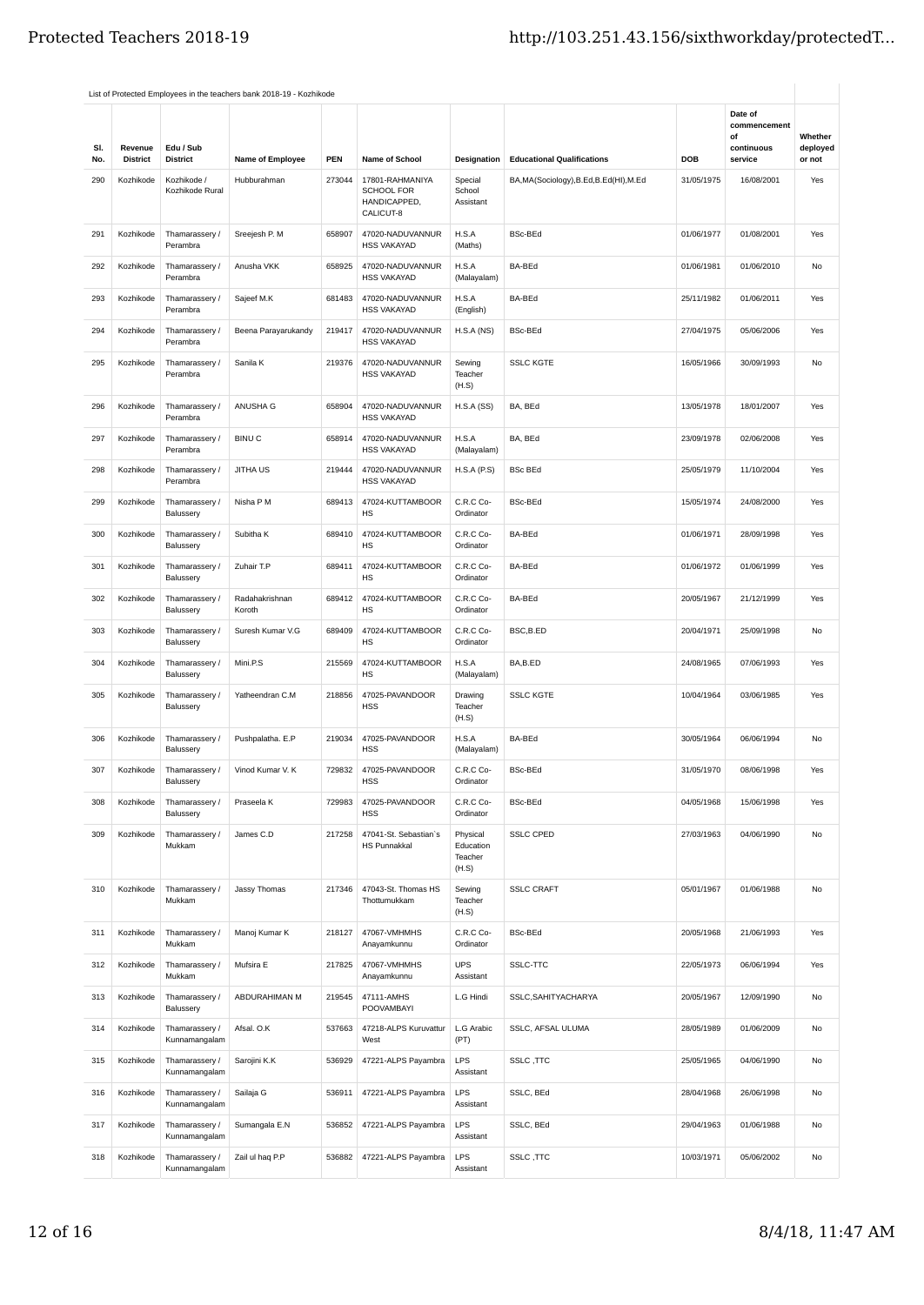|            |                            |                                 | List of Protected Employees in the teachers bank 2018-19 - Kozhikode |        |                                  |                                                          |                                   |            |                                                        |                               |
|------------|----------------------------|---------------------------------|----------------------------------------------------------------------|--------|----------------------------------|----------------------------------------------------------|-----------------------------------|------------|--------------------------------------------------------|-------------------------------|
| SI.<br>No. | Revenue<br><b>District</b> | Edu / Sub<br><b>District</b>    | Name of Employee                                                     | PEN    | Name of School                   | Designation                                              | <b>Educational Qualifications</b> | DOB        | Date of<br>commencement<br>of<br>continuous<br>service | Whether<br>deployed<br>or not |
| 319        | Kozhikode                  | Thamarassery /                  | Sudhalakshmi.P                                                       | 544860 | 47224-AMLPS Thathur              | LPS                                                      | SSLC;Pre-Degree, TTC              | 30/05/1967 | 09/06/1992                                             | Yes                           |
| 320        | Kozhikode                  | Kunnamangalam<br>Thamarassery / | Shaji M.P                                                            | 664948 | 47228-ALPS Polur                 | Assistant<br>LPS                                         | SSLC, PDC, TTC                    | 30/03/1978 | 02/06/2008                                             | Yes                           |
| 321        | Kozhikode                  | Kunnamangalam<br>Thamarassery / | Aboobacker.M                                                         | 534205 | 47228-ALPS Polur                 | Assistant<br>L.G Arabic                                  | SSLC, AFSAL ULUMA                 | 02/05/1967 | 15/07/2000                                             | Yes                           |
| 322        | Kozhikode                  | Kunnamangalam<br>Thamarassery / | P. Geetha                                                            | 511448 | 47232-AUPS                       | <b>LPS</b>                                               | SSLC, BA, BEd                     | 31/01/1971 | 01/06/1998                                             | Yes                           |
|            |                            | Kunnamangalam                   |                                                                      |        | Kunnamangalam East               | Assistant                                                |                                   |            |                                                        |                               |
| 323        | Kozhikode                  | Thamarassery /<br>Kunnamangalam | A.Indu                                                               | 511454 | 47232-AUPS<br>Kunnamangalam East | LPS<br>Assistant                                         | SSLC, BA, BEd                     | 09/03/1975 | 05/06/1998                                             | Yes                           |
| 324        | Kozhikode                  | Thamarassery /<br>Kunnamangalam | <b>Biju Augustine</b>                                                | 511398 | 47232-AUPS<br>Kunnamangalam East | C.R.C Co-<br>Ordinator                                   | SSLC, BA, BEd                     | 28/02/1973 | 18/06/1998                                             | Yes                           |
| 325        | Kozhikode                  | Thamarassery /<br>Kunnamangalam | Sajeev Kumar. K.C                                                    | 734267 | 47232-AUPS<br>Kunnamangalam East | C.R.C Co-<br>Ordinator                                   | SSLC, BA, BEd                     | 31/05/1966 | 01/06/1999                                             | Yes                           |
| 326        | Kozhikode                  | Thamarassery /<br>Kunnamangalam | E.Rajan                                                              | 710920 | 47235-AUPS<br>Malayamma          | Drawing<br>Teacher<br>$(H.S -$<br>Package)               | SSLC, Diploma in drawing          | 25/05/1967 | 29/06/1992                                             | Yes                           |
| 327        | Kozhikode                  | Thamarassery /<br>Kunnamangalam | K.Kadeeja                                                            | 539825 | 47237-AUPS Pazhur                | L.G Urdu                                                 | SSLC, ADIBE FASIL                 | 01/05/1981 | 05/06/2006                                             | Yes                           |
| 328        | Kozhikode                  | Thamarassery /<br>Kunnamangalam | M.T Abdulsaleem                                                      | 539906 | 47237-AUPS Pazhur                | C.R.C Co-<br>Ordinator                                   | SSLC, MA, TTC                     | 25/03/1974 | 01/06/1999                                             | Yes                           |
| 329        | Kozhikode                  | Thamarassery /<br>Kunnamangalam | KhaleeluRahman. M. K                                                 | 675851 | 47237-AUPS Pazhur                | L.G Arabic                                               | SSLC, ORIENTAL ARABIC             | 11/05/1977 | 29/06/2011                                             | No                            |
| 330        | Kozhikode                  | Thamarassery /<br>Kunnamangalam | Shanavas. P.B                                                        | 0      | 47238-AUPS Pilassery             | C.R.C Co-<br>Ordinator                                   | SSLC, BA, BEd                     | 23/02/1978 | 01/08/2005                                             | Yes                           |
| 331        | Kozhikode                  | Thamarassery /<br>Kunnamangalam | Sabitha K                                                            | 514395 | 47238-AUPS Pilassery             | <b>UPS</b><br>Assistant                                  | SSLC, BA, BEd                     | 29/11/1970 | 06/01/1999                                             | No                            |
| 332        | Kozhikode                  | Thamarassery /<br>Kunnamangalam | Sheri.EP                                                             | 514411 | 47238-AUPS Pilassery             | <b>UPS</b><br>Assistant                                  | SSLC, BA, BEd                     | 20/05/1970 | 06/06/2001                                             | Yes                           |
| 333        | Kozhikode                  | Thamarassery /<br>Thamarassery  | Naseema P.K                                                          | 544597 | 47402-MMALPS<br><b>KEDAVOOR</b>  | LPS<br>Assistant                                         | PDC. TTC                          | 30/05/1974 | 06/10/2004                                             | No                            |
| 334        | Kozhikode                  | Thamarassery /<br>Thamarassery  | Shibitha E.D                                                         | 544726 | 47402-MMALPS<br><b>KEDAVOOR</b>  | LPS<br>Assistant                                         | PDC. TTC                          | 16/03/1977 | 21/06/2006                                             | Yes                           |
| 335        | Kozhikode                  | Thamarassery /<br>Thamarassery  | Muhammad Siraj P.H                                                   | 682177 | 47402-MMALPS<br><b>KEDAVOOR</b>  | L.G Arabic                                               | BA, LTTC                          | 25/05/1979 | 22/07/2011                                             | No                            |
| 336        | Kozhikode                  | Thamarassery /<br>Thamarassery  | Cheriyan P.S                                                         | 542217 | 47402-MMALPS<br><b>KEDAVOOR</b>  | <b>LPS</b><br>Assistant                                  | BA, BEd                           | 28/03/1967 | 15/07/1998                                             | No                            |
| 337        | Kozhikode                  | Thamarassery /<br>Thamarassery  | Jithin P                                                             | 544821 | 47406-ALPS<br>PALLIPPURAM        | LPS<br>Assistant                                         | Plus Two. TTC                     | 21/07/1988 | 01/06/2009                                             | Yes                           |
| 338        | Kozhikode                  | Thamarassery /<br>Koduvally     | Salmabi                                                              | 549319 | 47420-AMLPS<br>PARANNUR WEST     | L.G Arabic<br>(PT)                                       | SSLC, Afsal Uluma                 | 01/02/1971 | 06/06/2001                                             | Yes                           |
| 339        | Kozhikode                  | Thamarassery /<br>Koduvally     | Smitha. P.K.                                                         | 530886 | 47460-AMUPS<br>VALIYAPARAMBA     | <b>UPS</b><br>Assistant                                  | BSC., B.ED.                       | 06/05/1975 | 01/12/2004                                             | No                            |
| 340        | Kozhikode                  | Thamarassery /<br>Thamarassery  | Devayani V.T                                                         | 524869 | 47469-AMUPS<br>ANDONA            | <b>UPS</b><br>Assistant                                  | BA. B.Ed                          | 30/05/1971 | 01/06/2005                                             | Yes                           |
| 341        | Kozhikode                  | Thamarassery /<br>Thamarassery  | Shiji K                                                              | 823466 | 47469-AMUPS<br>ANDONA            | C.R.C Co-<br>Ordinator                                   | BA, B.Ed                          | 25/05/1976 | 01/06/2007                                             | Yes                           |
| 342        | Kozhikode                  | Thamarassery /<br>Thamarassery  | Arunkumar P.C                                                        | 527357 | 47469-AMUPS<br>ANDONA            | <b>L.G Sanskrit</b>                                      | <b>BA. PRAKSASTRI</b>             | 07/05/1988 | 01/06/2009                                             | No                            |
| 343        | Kozhikode                  | Thamarassery /<br>Koduvally     | Rijas E P                                                            | 548651 | 47476-AUPS<br>PUNNASSERY         | L.G Hindi                                                | SSLC. HINDI BHUSHAN               | 04/05/1982 | 02/06/2004                                             | Yes                           |
| 344        | Kozhikode                  | Thamarassery /<br>Koduvally     | Sujith. V.K.                                                         | 273876 | 47476-AUPS<br>PUNNASSERY         | Physical<br>Education<br>Teacher<br>$(U.P -$<br>Package) | SSLC, PET                         | 19/02/1969 | 13/07/2000                                             | Yes                           |
| 345        | Kozhikode                  | Thamarassery /<br>Koduvally     | Abdul Rasheed P                                                      | 734314 | 47477-AUPS<br>NARIKKUNI          | C.R.C Co-<br>Ordinator                                   | SSLC, PDC, RASHTRA BHASHA VISARAD | 02/01/1983 | 11/06/2007                                             | Yes                           |
| 346        | Kozhikode                  | Thamarassery /<br>Koduvally     | Latha <sub>P</sub>                                                   | 734337 | 47477-AUPS<br>NARIKKUNI          | C.R.C Co-<br>Ordinator                                   | SSLC. B.A. B.ED.                  | 22/05/1971 | 02/06/2004                                             | Yes                           |
| 347        | Kozhikode                  | Thamarassery /<br>Koduvally     | Sajitha Kumari TV                                                    | 734318 | 47477-AUPS<br>NARIKKUNI          | C.R.C Co-<br>Ordinator                                   | SSLC. B.A. B.ED.                  | 20/05/1969 | 02/06/2004                                             | Yes                           |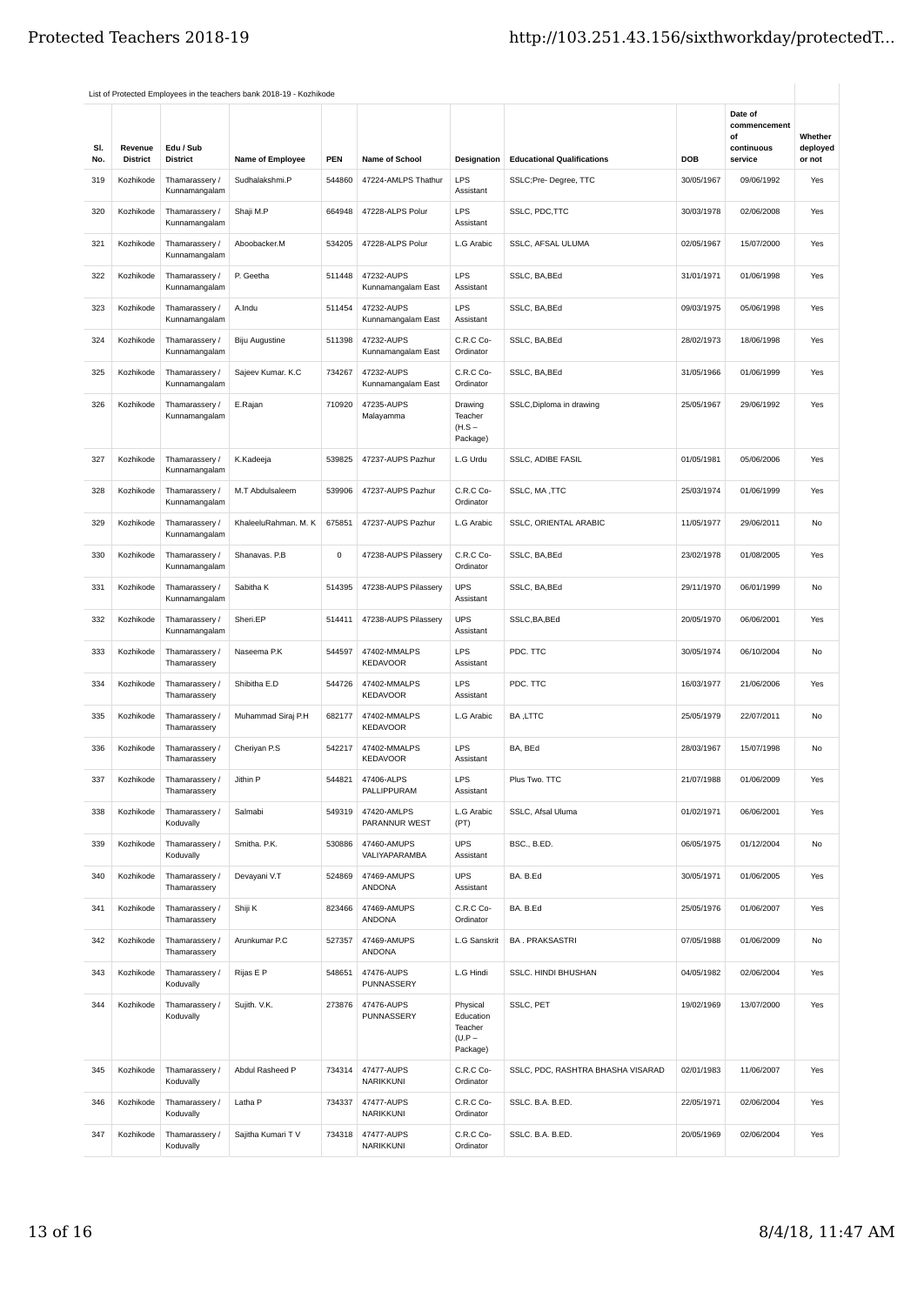| SI.<br>No. | Revenue<br><b>District</b> | Edu / Sub<br><b>District</b> | Name of Employee    | PEN    | Name of School                                     | Designation                                              | <b>Educational Qualifications</b>                      | <b>DOB</b> | Date of<br>commencement<br>of<br>continuous<br>service | Whether<br>deployed<br>or not |
|------------|----------------------------|------------------------------|---------------------|--------|----------------------------------------------------|----------------------------------------------------------|--------------------------------------------------------|------------|--------------------------------------------------------|-------------------------------|
| 348        | Kozhikode                  | Thamarassery /<br>Koduvally  | Shabitha U          | 734316 | 47477-AUPS<br>NARIKKUNI                            | C.R.C Co-<br>Ordinator                                   | SSLC, PDC, TTC.                                        | 22/09/1982 | 08/06/2005                                             | Yes                           |
| 349        | Kozhikode                  | Thamarassery /<br>Koduvally  | Abdurahiman O       | 546054 | 47477-AUPS<br>NARIKKUNI                            | L.G Urdu                                                 | SSLC. Urudu Preliminary                                | 02/05/1963 | 05/06/2000                                             | Yes                           |
| 350        | Kozhikode                  | Thamarassery /<br>Koduvally  | Sandeep. V.K.B.     | 0      | 47477-AUPS<br>NARIKKUNI                            | Physical<br>Education<br>Teacher<br>(U.P)                | SSLC, PDC                                              | 29/05/1969 | 04/10/2004                                             | No                            |
| 351        | Kozhikode                  | Thamarassery /<br>Koduvally  | Abdul Khayoom. P    | 546034 | 47477-AUPS<br>NARIKKUNI                            | L.G Arabic                                               | <b>BA ARABIC</b>                                       | 10/05/1979 | 02/06/2008                                             | No                            |
| 352        | Kozhikode                  | Thamarassery /<br>Koduvally  | Saleem. C.K.        | 734317 | 47477-AUPS<br>NARIKKUNI                            | LPS<br>Assistant                                         | SSLC, TTC                                              | 20/05/1971 | 27/11/1995                                             | No                            |
| 353        | Kozhikode                  | Thamarassery /<br>Balussery  | Sareena A           | 517108 | 47540-AMLPS<br><b>BALUSSERY</b>                    | C.R.C Co-<br>Ordinator                                   | PDC, TTC                                               | 21/04/1982 | 01/08/2006                                             | Yes                           |
| 354        | Kozhikode                  | Thamarassery /<br>Balussery  | Abdul Hakkim        | 538585 | 47544-ALPS<br>NIRMALLUR EAST                       | L.G Arabic<br>(PT)                                       | SSLC, AFSAL-UL-ULAMA                                   | 25/09/1975 | 01/02/2000                                             | <b>No</b>                     |
| 355        | Kozhikode                  | Thamarassery /<br>Balussery  | <b>Bindu Ramath</b> | 547591 | 47546-NMMAUPS<br><b>NARATH</b>                     | LPS<br>Assistant                                         | BA, B.Ed                                               | 31/05/1970 | 01/06/1992                                             | Yes                           |
| 356        | Kozhikode                  | Thamarassery /<br>Balussery  | Jayasree E          | 548121 | 47546-NMMAUPS<br><b>NARATH</b>                     | LPSA (HTV)                                               | PDC, TTC                                               | 31/05/1971 | 01/12/1993                                             | Yes                           |
| 357        | Kozhikode                  | Thamarassery /<br>Balussery  | Sheeba P.K          | 548161 | 47546-NMMAUPS<br><b>NARATH</b>                     | LPSA (HTV)                                               | PDC, TTC                                               | 04/05/1970 | 05/06/1995                                             | Yes                           |
| 358        | Kozhikode                  | Thamarassery /<br>Balussery  | Suhara P.P          | 547691 | 47546-NMMAUPS<br><b>NARATH</b>                     | LPSA (HTV)                                               | PDC, TTC                                               | 01/04/1973 | 06/06/1994                                             | Yes                           |
| 359        | Kozhikode                  | Thamarassery /<br>Balussery  | surendran C         | 547238 | 47546-NMMAUPS<br><b>NARATH</b>                     | L.G Hindi                                                | SSLC, SAHITHYA ACHARYA                                 | 15/05/1967 | 06/06/1994                                             | No                            |
| 360        | Kozhikode                  | Thamarassery /<br>Balussery  | Ismail R.K          | 514104 | 47548-CCUPS IYYAD                                  | L.G Arabic                                               | SSLC, AFSAL-UL-ULAMA                                   | 31/05/1967 | 15/07/1992                                             | No                            |
| 361        | Kozhikode                  | Thamarassery /<br>Balussery  | Prakasan E          | 513165 | 47548-CCUPS IYYAD                                  | LPSA (HTV)                                               | SSLC, BA, B.Ed                                         | 30/05/1967 | 23/06/1999                                             | Yes                           |
| 362        | Kozhikode                  | Thamarassery /<br>Balussery  | Jyothi Bhaskar      | 730278 | 47554-AUPS<br>DESASEVA<br><b>KURUMPOYIL</b>        | C.R.C Co-<br>Ordinator                                   | M.Sc, M.Ed                                             | 31/05/1978 | 01/06/2005                                             | Yes                           |
| 363        | Kozhikode                  | Thamarassery /<br>Balussery  | Prajula P.T         | 734221 | 47554-AUPS<br><b>DESASEVA</b><br><b>KURUMPOYIL</b> | C.R.C Co-<br>Ordinator                                   | MA, B.Ed                                               | 03/02/1978 | 12/06/2012                                             | Yes                           |
| 364        | Kozhikode                  | Thamarassery /<br>Balussery  | Sajina K            | 772942 | 47554-AUPS<br><b>DESASEVA</b><br>KURUMPOYIL        | L.G Urdu<br>(PT)                                         | SSLC, Adibi -i-fazil preliminary, Arabic B.Ed          | 07/03/1985 | 01/07/2010                                             | Yes                           |
| 365        | Kozhikode                  | Thamarassery /<br>Balussery  | Bijina V.B          | 520746 | 47554-AUPS<br>DESASEVA<br><b>KURUMPOYIL</b>        | L.G Sanskrit<br>(PT)                                     | MA Acharya                                             | 16/05/1977 | 05/06/2006                                             | Yes                           |
| 366        | Kozhikode                  | Thamarassery /<br>Balussery  | Rekha K             | 674877 | 47555-AUPS<br>MUNDAKKARA                           | Sewing<br>Teacher<br>$(U.P -$<br>Package)                | SSLC, Tailoring, Embroidary and Needle work<br>(Lower) | 14/07/1980 | 25/08/2012                                             | No                            |
| 367        | Kozhikode                  | Thamarassery /<br>Balussery  | Rajan T             | 668846 | 47555-AUPS<br>MUNDAKKARA                           | Physical<br>Education<br>Teacher<br>$(U.P -$<br>Package) | SSLC, C.B.Ed                                           | 01/05/1965 | 26/02/2013                                             | No                            |
| 368        | Kozhikode                  | Thamarassery /<br>Balussery  | Arkkaja N           | 551871 | 47556-AUPS<br>PANANGAD NORTH                       | <b>UPS</b><br>Assistant                                  | BA, B.Ed                                               | 02/06/1969 | 06/06/2006                                             | Yes                           |
| 369        | Kozhikode                  | Thamarassery /<br>Balussery  | Sheena T.S          | 676288 | 47556-AUPS<br>PANANGAD NORTH                       | UPS<br>Assistant                                         | BA, B.Ed                                               | 30/05/1979 | 01/06/2011                                             | Yes                           |
| 370        | Kozhikode                  | Thamarassery /<br>Balussery  | Sreenesh P          | 549576 | 47556-AUPS<br>PANANGAD NORTH                       | <b>UPS</b><br>Assistant                                  | Plus two, TTC                                          | 29/04/1985 | 05/06/2006                                             | No                            |
| 371        | Kozhikode                  | Thamarassery /<br>Balussery  | Subadra M           | 792574 | 47557-AUPS<br>PANANGAD SOUTH                       | C.R.C Co-<br>Ordinator                                   | BSc, B.Ed                                              | 30/05/1969 | 01/08/1998                                             | Yes                           |
| 372        | Kozhikode                  | Thamarassery /<br>Balussery  | Vineetha K          | 539682 | 47557-AUPS<br>PANANGAD SOUTH                       | <b>UPS</b><br>Assistant                                  | BSc, B.Ed                                              | 16/04/1969 | 03/06/1996                                             | No                            |
| 373        | Kozhikode                  | Thamarassery /<br>Balussery  | Salsa K             | 545727 | 47559-AUPS<br>KARUNARAM                            | <b>UPS</b><br>Assistant                                  | BA, B.Ed                                               | 30/05/1970 | 06/06/2001                                             | No                            |
| 374        | Kozhikode                  | Thamarassery /<br>Balussery  | Shaju G.V           | 545773 | 47559-AUPS<br>KARUNARAM                            | <b>UPS</b><br>Assistant                                  | BA, B.Ed                                               | 31/05/1977 | 09/01/2004                                             | No                            |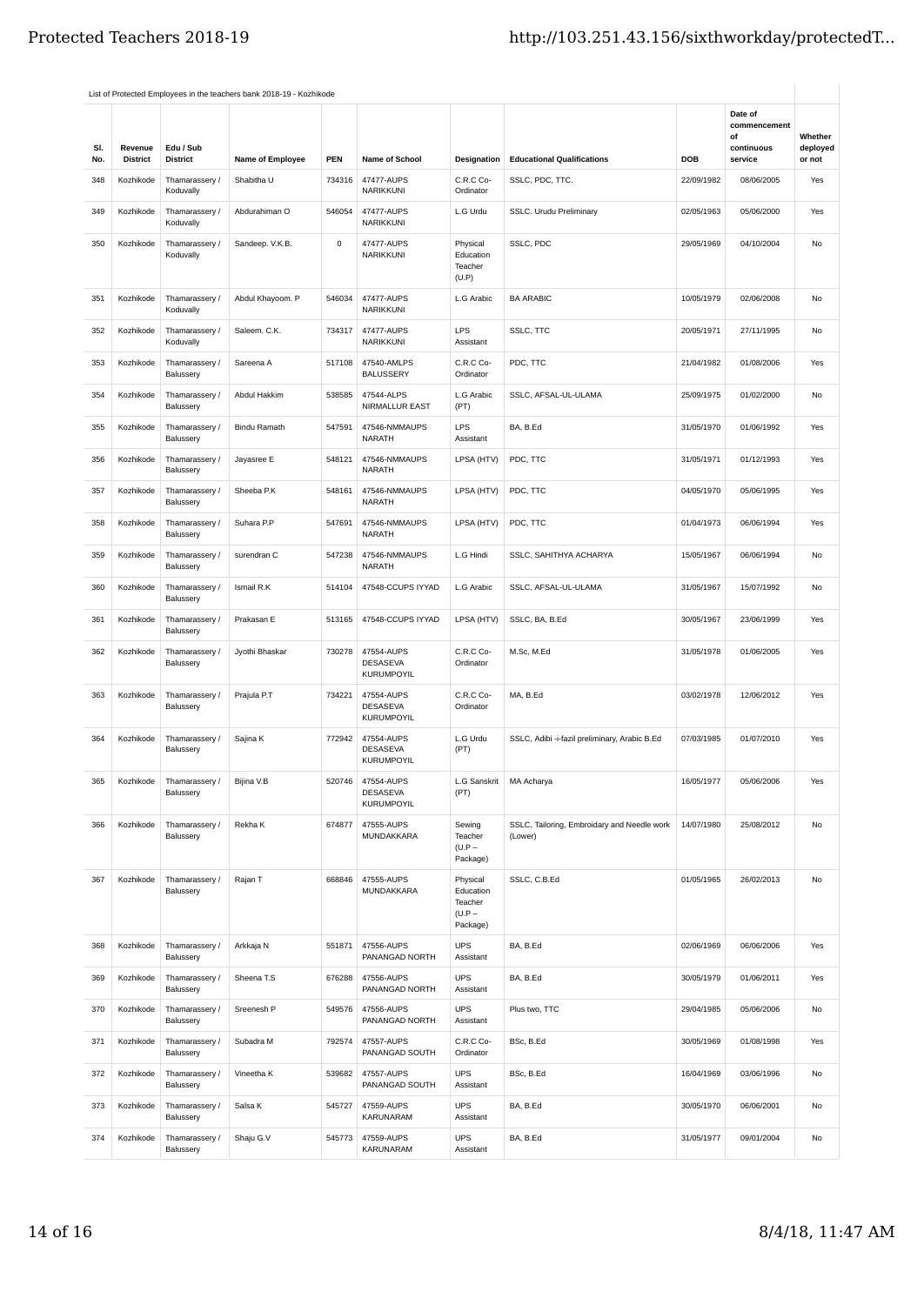|            |                            |                                          | List of Protected Employees in the teachers bank 2018-19 - Kozhikode |            |                                             |                                                          |                                   |            |                                                        |                               |
|------------|----------------------------|------------------------------------------|----------------------------------------------------------------------|------------|---------------------------------------------|----------------------------------------------------------|-----------------------------------|------------|--------------------------------------------------------|-------------------------------|
| SI.<br>No. | Revenue<br><b>District</b> | Edu / Sub<br><b>District</b>             | Name of Employee                                                     | <b>PEN</b> | Name of School                              | Designation                                              | <b>Educational Qualifications</b> | DOB        | Date of<br>commencement<br>of<br>continuous<br>service | Whether<br>deployed<br>or not |
| 375        | Kozhikode                  | Thamarassery /                           | Sreelakshmi K.P                                                      | 545918     | 47559-AUPS                                  | UPSA (HTV)                                               | B.Sc, B.Ed                        | 31/05/1982 | 04/06/2007                                             | Yes                           |
| 376        | Kozhikode                  | Balussery<br>Thamarassery /<br>Balussery | Asweel P                                                             | 545738     | KARUNARAM<br>47559-AUPS<br>KARUNARAM        | L.G Arabic                                               | SSLC, Afsal UI Ulama preliminary  | 30/05/1977 | 04/09/2001                                             | No                            |
| 377        | Kozhikode                  | Thamarassery /<br>Balussery              | Brijith S.M                                                          | 545800     | 47559-AUPS<br><b>KARUNARAM</b>              | L.G Urdu<br>(PT)                                         | SSLC, Adibi -i-fazil preliminary  | 25/04/1981 | 10/11/2003                                             | No                            |
| 378        | Kozhikode                  | Thamarassery /<br>Balussery              | Indira P                                                             | 730292     | 47561-AUPS<br>NANMINDA                      | C.R.C Co-<br>Ordinator                                   | BA, B.Ed                          | 23/02/1966 | 27/06/2012                                             | Yes                           |
| 379        | Kozhikode                  | Thamarassery /<br>Balussery              | Muhammed Salih C                                                     | 163220     | 47561-AUPS<br>NANMINDA                      | L.G Arabic<br>(PT)                                       | SSLC, AFSAL-UL-ULAMA              | 01/06/1971 | 05/06/1995                                             | No                            |
| 380        | Kozhikode                  | Thamarassery /<br>Balussery              | Mansoor Ali K                                                        | 730295     | 47561-AUPS<br>NANMINDA                      | <b>UPS</b><br>Assistant                                  | BA, BEd                           | 01/06/1969 | 06/06/2001                                             | No                            |
| 381        | Kozhikode                  | Thamarassery /<br>Balussery              | Ramachandran O                                                       | 734073     | 47564-AUPS<br><b>NADUVALLUR</b>             | C.R.C Co-<br>Ordinator                                   | BA, B.Ed                          | 20/05/1964 | 03/06/1996                                             | Yes                           |
| 382        | Kozhikode                  | Thamarassery /<br>Balussery              | Vinitha C.M                                                          | 655396     | 47567-AUPS<br>PUNNASSERY WEST               | <b>UPS</b><br>Assistant                                  | MA, B.Ed                          | 27/05/1976 | 06/01/2011                                             | Yes                           |
| 383        | Kozhikode                  | Thamarassery /<br>Balussery              | Shareefa P.T                                                         | 552644     | 47568-AUPS<br><b>BALUSSERY</b>              | L.G Arabic<br>(PT)                                       | SSLC, AFSAL-UL-ULAMA              | 23/05/1963 | 15/07/1991                                             | No                            |
| 384        | Kozhikode                  | Thamarassery /<br>Balussery              | Krishna Kumar U                                                      | 680571     | 47570-AUPS ULLIYERI                         | Drawing<br>Teacher<br>$(U.P -$<br>Package)               | SSLC, KGTE DRAWING (PACKAGE)      | 28/05/1966 | 01/07/1992                                             | No                            |
| 385        | Kozhikode                  | Thamarassery /<br>Perambra               | Pushpa G.N                                                           | 566745     | 47604-KALLODE ALPS                          | C.R.C Co-<br>Ordinator                                   | PDC,TTC                           | 31/05/1968 | 02/06/2003                                             | Yes                           |
| 386        | Kozhikode                  | Thamarassery /<br>Perambra               | Suthina R I                                                          | 736096     | 47604-KALLODE ALPS                          | C.R.C Co-<br>Ordinator                                   | PDC,TTC                           | 24/10/1974 | 02/06/2003                                             | Yes                           |
| 387        | Kozhikode                  | Thamarassery /<br>Perambra               | Laljith k.v                                                          | 539498     | 47606-KIZHINHANIAM<br><b>ALPS</b>           | LPSA (HTV)                                               | BSc, TTC                          | 30/05/1981 | 02/06/2008                                             | Yes                           |
| 388        | Kozhikode                  | Thamarassery /<br>Perambra               | Abdurahiman R                                                        | 545210     | 47620-ALPS CHENOLI                          | L.G Arabic                                               | SSLC, Afzal UI Ulama              | 30/07/1963 | 19/07/1982                                             | No                            |
| 389        | Kozhikode                  | Thamarassery /<br>Perambra               | Ganesh N.K                                                           | 736094     | 47636-POONATH<br><b>MCLPS</b>               | C.R.C Co-<br>Ordinator                                   | SSLC, TTC                         | 27/05/1971 | 01/06/2005                                             | Yes                           |
| 390        | Kozhikode                  | Thamarassery /<br>Perambra               | Haris T.P                                                            | 692848     | 47641-ELANKAMAL<br><b>AMLPS</b>             | <b>LPS</b><br>Assistant                                  | Plus Two, TTC                     | 15/01/1985 | 01/06/2011                                             | Yes                           |
| 391        | Kozhikode                  | Thamarassery /<br>Perambra               | Fareed K.k                                                           | 736100     | 47642-MANNANKAV<br><b>ALPS</b>              | L.G Arabic<br>(PT)                                       | SSLC, Afzal UI Ulama              | 13/11/1977 | 27/07/1999                                             | Yes                           |
| 392        | Kozhikode                  | Thamarassery /<br>Perambra               | Surendran K.K                                                        | 683566     | 47649-NADUVANNUR<br>SOUTH AMUPS             | Physical<br>Education<br>Teacher<br>$(U.P -$<br>Package) | SSLC,CPED                         | 08/05/1967 | 25/08/2012                                             | No                            |
| 393        | Kozhikode                  | Thamarassery /<br>Perambra               | Manoj kumar                                                          | 710533     | 47653-KOTTUR AUPS                           | Physical<br>Education<br>Teacher<br>$(U.P -$<br>Package) | SSLC,CPED                         | 03/05/1967 | 08/08/2005                                             | No                            |
| 394        | Kozhikode                  | Thamarassery /<br>Perambra               | Jayan M                                                              | 662573     | 47656-POONATH<br>NELLISSERY AUPS            | Craft<br>Teacher<br>$(U.P -$<br>Package)                 | SSLC,CPED                         | 25/05/1967 | 25/08/2012                                             | No                            |
| 395        | Kozhikode                  | Thamarassery /<br>Perambra               | Sudhavathi C.N                                                       | 704930     | 47659-PERAMBRA<br><b>WEST AUPS</b>          | Craft<br>Teacher<br>$(U.P -$<br>Package)                 | SSLC,Craft                        | 30/05/1965 | 25/08/2012                                             | No                            |
| 396        | Kozhikode                  | Thamarassery /<br>Perambra               | Sasi C.K                                                             | 573397     | 47662-AUPS<br><b>VELLIYOOR</b>              | C.R.C Co-<br>Ordinator                                   | SSLC, Rashtra bhasha visarad      | 03/05/1968 | 12/09/1995                                             | Yes                           |
| 397        | Kozhikode                  | Thamarassery /<br>Perambra               | Pradeep Kumar E.K                                                    | 565368     | 47671-<br>NARAYANAVILASAM<br>AUPS ERAVATTUR | UPSA (HTV)                                               | MA,BED                            | 05/11/1970 | 01/06/2005                                             | Yes                           |
| 398        | Kozhikode                  | Thamarassery /<br>Perambra               | Ajith Kumar P.D                                                      | 710883     | 47672-BRINDAVANAM<br>AUPS MENHANNIAM        | Physical<br>Education<br>Teacher<br>$(U.P -$<br>Package) | SSLC,CPED                         | 22/05/1971 | 25/08/2012                                             | No                            |
| 399        | Kozhikode                  | Vatakara /<br>Chombala                   | Girija K.P                                                           | 563225     | 91006-Azhiyur LPS                           | LPS<br>Assistant                                         | SSLC, PDC TTC                     | 10/05/1965 | 01/06/1987                                             | Yes                           |